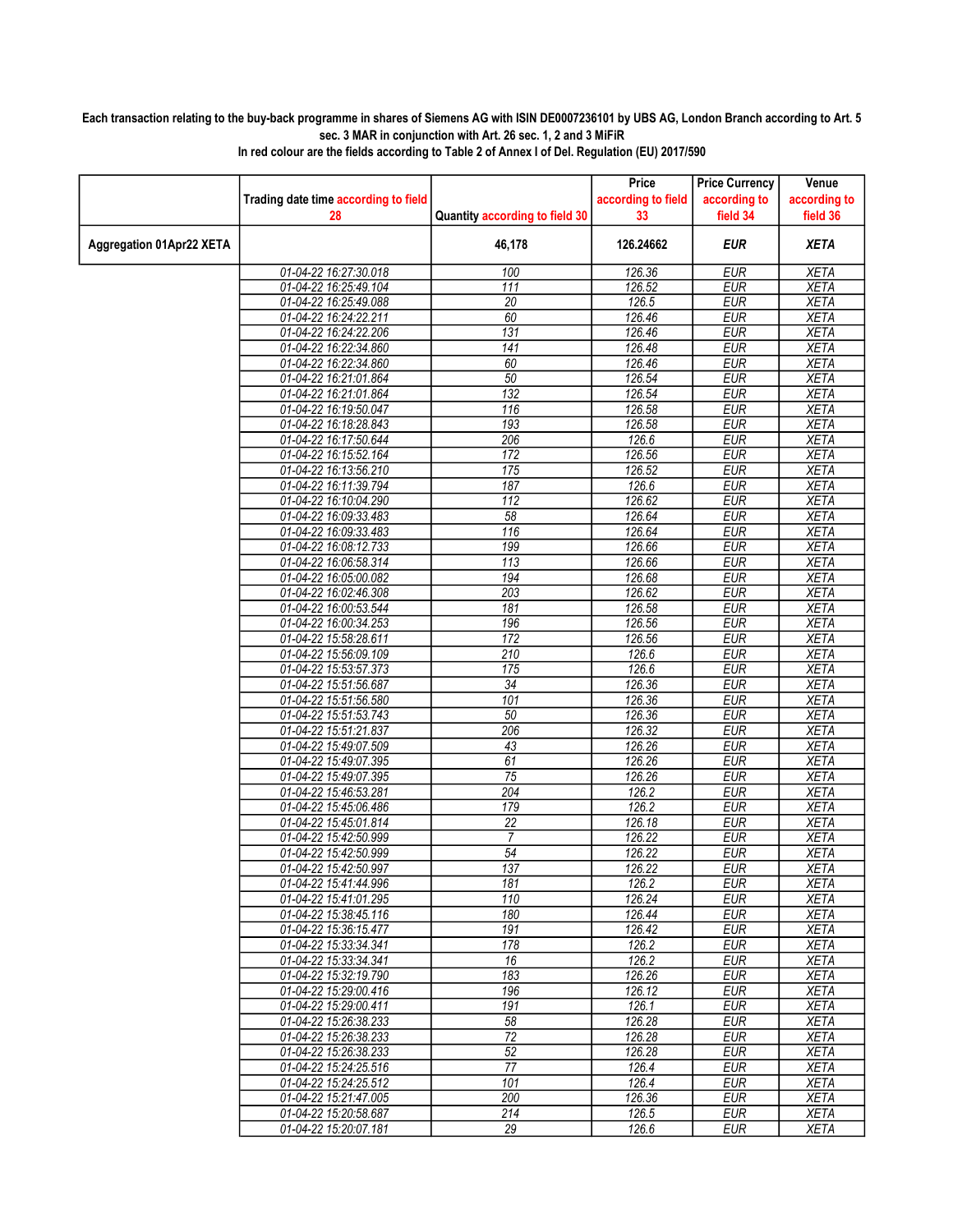| 01-04-22 15:20:07.181 | 156             | 126.6  | <b>EUR</b> | <b>XETA</b> |
|-----------------------|-----------------|--------|------------|-------------|
| 01-04-22 15:17:32.909 | 185             | 126.82 | <b>EUR</b> | <b>XETA</b> |
| 01-04-22 15:15:40.090 | 186             | 126.78 | <b>EUR</b> | <b>XETA</b> |
|                       | 168             | 126.78 | <b>EUR</b> |             |
| 01-04-22 15:13:58.195 |                 |        |            | <b>XETA</b> |
| 01-04-22 15:12:07.169 | $\overline{58}$ | 126.76 | <b>EUR</b> | <b>XETA</b> |
| 01-04-22 15:12:07.169 | 51              | 126.76 | <b>EUR</b> | <b>XETA</b> |
| 01-04-22 15:12:07.170 | 54              | 126.76 | <b>EUR</b> | <b>XETA</b> |
| 01-04-22 15:12:07.170 | 10              | 126.76 | <b>EUR</b> | <b>XETA</b> |
| 01-04-22 15:11:46.032 | 209             | 126.76 | <b>EUR</b> | <b>XETA</b> |
|                       |                 |        |            |             |
| 01-04-22 15:09:00.305 | 133             | 126.56 | <b>EUR</b> | <b>XETA</b> |
| 01-04-22 15:09:00.305 | 59              | 126.56 | <b>EUR</b> | <b>XETA</b> |
| 01-04-22 15:05:56.186 | 56              | 126.66 | <b>EUR</b> | <b>XETA</b> |
| 01-04-22 15:05:56.186 | 145             | 126.66 | <b>EUR</b> | <b>XETA</b> |
| 01-04-22 15:03:31.562 | 15              | 126.6  | <b>EUR</b> | <b>XETA</b> |
| 01-04-22 15:03:31.562 | 168             | 126.6  | <b>EUR</b> | <b>XETA</b> |
| 01-04-22 15:02:24.963 | 196             | 126.68 | <b>EUR</b> | <b>XETA</b> |
|                       |                 |        |            |             |
| 01-04-22 15:02:03.545 | 161             | 126.68 | <b>EUR</b> | <b>XETA</b> |
| 01-04-22 15:00:48.787 | 150             | 126.58 | <b>EUR</b> | <b>XETA</b> |
| 01-04-22 14:59:06.119 | 79              | 126.52 | <b>EUR</b> | <b>XETA</b> |
| 01-04-22 14:59:06.119 | 95              | 126.52 | <b>EUR</b> | <b>XETA</b> |
| 01-04-22 14:57:26.462 | 92              | 126.38 | <b>EUR</b> | <b>XETA</b> |
| 01-04-22 14:57:26.462 | 61              | 126.38 | <b>EUR</b> | <b>XETA</b> |
| 01-04-22 14:57:26.462 | 50              | 126.38 | <b>EUR</b> | <b>XETA</b> |
| 01-04-22 14:54:56.396 | 134             | 126.22 | <b>EUR</b> | <b>XETA</b> |
|                       |                 |        |            |             |
| 01-04-22 14:54:56.396 | $\overline{51}$ | 126.22 | <b>EUR</b> | <b>XETA</b> |
| 01-04-22 14:52:39.509 | 175             | 126.18 | <b>EUR</b> | <b>XETA</b> |
| 01-04-22 14:51:23.476 | 101             | 126.24 | <b>EUR</b> | <b>XETA</b> |
| 01-04-22 14:51:23.493 | 207             | 126.22 | <b>EUR</b> | <b>XETA</b> |
| 01-04-22 14:48:53.354 | 26              | 126.34 | <b>EUR</b> | <b>XETA</b> |
| 01-04-22 14:48:53.347 | 168             | 126.34 | <b>EUR</b> | <b>XETA</b> |
| 01-04-22 14:46:26.949 | 199             | 126.22 | <b>EUR</b> | <b>XETA</b> |
|                       |                 |        |            |             |
| 01-04-22 14:44:19.117 | 190             | 126.24 | <b>EUR</b> | <b>XETA</b> |
| 01-04-22 14:42:24.206 | 183             | 126.42 | <b>EUR</b> | <b>XETA</b> |
| 01-04-22 14:41:50.207 | 140             | 126.48 | <b>EUR</b> | <b>XETA</b> |
| 01-04-22 14:41:50.207 | 47              | 126.48 | <b>EUR</b> | <b>XETA</b> |
| 01-04-22 14:39:19.121 | 199             | 126.54 | <b>EUR</b> | <b>XETA</b> |
| 01-04-22 14:35:27.244 | 208             | 126.6  | <b>EUR</b> | <b>XETA</b> |
| 01-04-22 14:35:27.233 | 206             | 126.58 | <b>EUR</b> | <b>XETA</b> |
| 01-04-22 14:34:45.363 |                 |        |            |             |
|                       | 53              | 126.64 | <b>EUR</b> | <b>XETA</b> |
| 01-04-22 14:34:45.363 | 119             | 126.64 | <b>EUR</b> | <b>XETA</b> |
| 01-04-22 14:34:43.604 | 60              | 126.66 | <b>EUR</b> | <b>XETA</b> |
| 01-04-22 14:32:47.858 | 173             | 126.62 | <b>EUR</b> | <b>XETA</b> |
| 01-04-22 14:31:05.234 | 183             | 126.46 | <b>EUR</b> | <b>XETA</b> |
| 01-04-22 14:29:49.236 | 148             | 126.46 | <b>EUR</b> | <b>XETA</b> |
| 01-04-22 14:26:41.972 | 158             | 126.6  | <b>EUR</b> | <b>XETA</b> |
| 01-04-22 14:23:12.459 | 11              | 126.56 | <b>EUR</b> | <b>XETA</b> |
| 01-04-22 14:23:12.452 |                 | 126.56 |            | <b>XETA</b> |
|                       | 198             |        | <b>EUR</b> |             |
| 01-04-22 14:22:02.543 | 213             | 126.56 | <b>EUR</b> | <b>XETA</b> |
| 01-04-22 14:19:08.237 | 183             | 126.52 | <b>EUR</b> | <b>XETA</b> |
| 01-04-22 14:14:28.538 | 182             | 126.46 | <b>EUR</b> | <b>XETA</b> |
| 01-04-22 14:14:13.672 | 80              | 126.48 | <b>EUR</b> | <b>XETA</b> |
| 01-04-22 14:14:13.783 | 110             | 126.48 | <b>EUR</b> | <b>XETA</b> |
| 01-04-22 14:10:17.359 | 169             | 126.26 | <b>EUR</b> | <b>XETA</b> |
| 01-04-22 14:09:29.101 | 60              | 126.22 | <b>EUR</b> | <b>XETA</b> |
| 01-04-22 14:06:07.751 | 166             | 126.16 | <b>EUR</b> | <b>XETA</b> |
|                       |                 |        |            |             |
| 01-04-22 14:06:07.751 | 35              | 126.18 | <b>EUR</b> | <b>XETA</b> |
| 01-04-22 14:03:02.525 | 93              | 126.44 | <b>EUR</b> | <b>XETA</b> |
| 01-04-22 14:03:02.525 | 87              | 126.42 | <b>EUR</b> | <b>XETA</b> |
| 01-04-22 14:00:14.400 | 206             | 126.34 | <b>EUR</b> | <b>XETA</b> |
| 01-04-22 14:00:14.400 | 200             | 126.34 | <b>EUR</b> | <b>XETA</b> |
| 01-04-22 13:56:32.727 | 35              | 126.36 | <b>EUR</b> | <b>XETA</b> |
| 01-04-22 13:56:32.727 | 143             | 126.36 | <b>EUR</b> | <b>XETA</b> |
|                       |                 |        |            |             |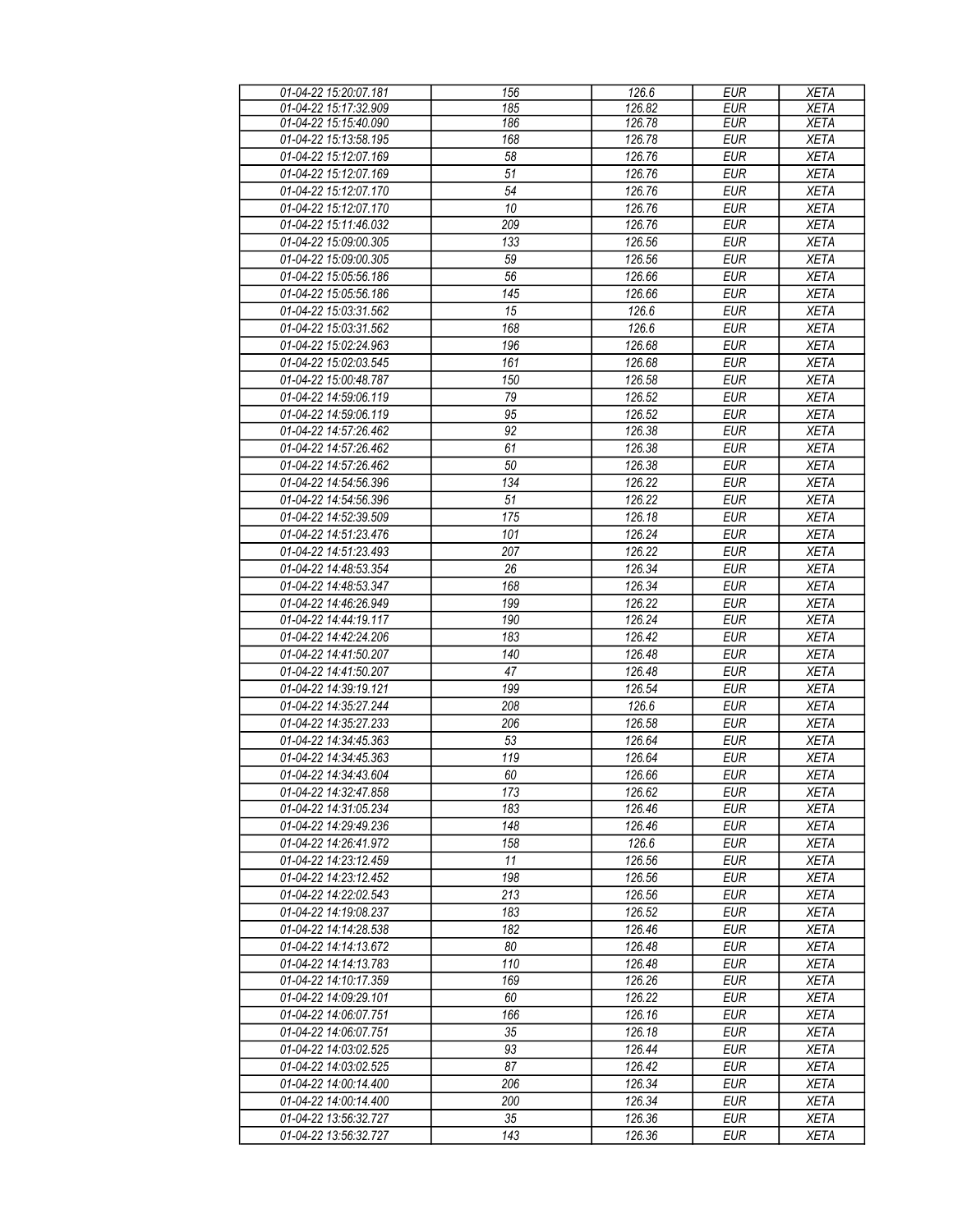| 01-04-22 13:52:21.874 | 206             | 126.22 | <b>EUR</b> | <b>XETA</b> |
|-----------------------|-----------------|--------|------------|-------------|
| 01-04-22 13:49:10.144 | 179             | 126.16 | <b>EUR</b> | <b>XETA</b> |
| 01-04-22 13:48:01.251 | 108             | 126.26 | <b>EUR</b> | <b>XETA</b> |
| 01-04-22 13:46:59.173 | 33              | 126.16 | <b>EUR</b> | <b>XETA</b> |
| 01-04-22 13:46:59.173 | 147             | 126.16 | <b>EUR</b> | <b>XETA</b> |
| 01-04-22 13:44:49.094 | 208             | 126.18 | <b>EUR</b> | <b>XETA</b> |
| 01-04-22 13:41:09.009 | 208             | 126.08 | <b>EUR</b> | <b>XETA</b> |
| 01-04-22 13:39:01.480 | 183             | 126.26 | <b>EUR</b> | <b>XETA</b> |
| 01-04-22 13:35:15.194 | 207             | 126.06 | <b>EUR</b> | <b>XETA</b> |
| 01-04-22 13:31:33.158 | 204             | 126.1  | <b>EUR</b> | <b>XETA</b> |
| 01-04-22 13:31:33.146 | 209             | 126.1  | <b>EUR</b> | <b>XETA</b> |
| 01-04-22 13:29:50.207 | 160             | 126.06 | <b>EUR</b> | <b>XETA</b> |
| 01-04-22 13:25:40.813 | 212             | 126.02 | <b>EUR</b> | <b>XETA</b> |
| 01-04-22 13:22:34.593 | 188             | 126.04 | <b>EUR</b> | <b>XETA</b> |
| 01-04-22 13:18:26.768 | 188             | 126.02 | <b>EUR</b> | <b>XETA</b> |
| 01-04-22 13:14:34.999 | 204             | 126.06 | <b>EUR</b> | <b>XETA</b> |
| 01-04-22 13:14:12.769 | 201             | 126.08 | <b>EUR</b> | <b>XETA</b> |
| 01-04-22 13:09:00.154 | 88              | 126    |            |             |
|                       |                 |        | <b>EUR</b> | <b>XETA</b> |
| 01-04-22 13:09:00.154 | 114             | 126    | <b>EUR</b> | <b>XETA</b> |
| 01-04-22 13:08:01.783 | 48              | 126    | <b>EUR</b> | <b>XETA</b> |
| 01-04-22 13:04:25.853 | 149             | 126.02 | <b>EUR</b> | <b>XETA</b> |
| 01-04-22 13:04:23.582 | 23              | 126.02 | <b>EUR</b> | <b>XETA</b> |
| 01-04-22 12:58:53.170 | 190             | 126.06 | <b>EUR</b> | <b>XETA</b> |
| 01-04-22 12:58:53.170 | 135             | 126.06 | <b>EUR</b> | <b>XETA</b> |
| 01-04-22 12:58:53.170 | 56              | 126.06 | <b>EUR</b> | <b>XETA</b> |
| 01-04-22 12:54:44.216 | 195             | 126.08 | <b>EUR</b> | <b>XETA</b> |
| 01-04-22 12:52:44.049 | 120             | 126.06 | <b>EUR</b> | <b>XETA</b> |
| 01-04-22 12:47:50.822 | $\overline{55}$ | 126.1  | <b>EUR</b> | <b>XETA</b> |
| 01-04-22 12:47:50.822 | 128             | 126.1  | <b>EUR</b> | <b>XETA</b> |
| 01-04-22 12:47:31.630 | 12              | 126.1  | <b>EUR</b> | <b>XETA</b> |
| 01-04-22 12:43:48.661 | 200             | 126.18 | <b>EUR</b> | <b>XETA</b> |
| 01-04-22 12:40:48.672 | 158             | 126.06 | <b>EUR</b> | <b>XETA</b> |
| 01-04-22 12:40:48.671 | 24              | 126.06 | <b>EUR</b> | <b>XETA</b> |
| 01-04-22 12:38:37.732 | 164             | 125.98 | <b>EUR</b> | <b>XETA</b> |
| 01-04-22 12:38:37.732 | 26              | 125.98 | <b>EUR</b> | <b>XETA</b> |
| 01-04-22 12:33:30.176 | 119             | 125.96 | <b>EUR</b> | <b>XETA</b> |
| 01-04-22 12:33:30.175 | 89              | 125.96 | <b>EUR</b> | <b>XETA</b> |
| 01-04-22 12:31:28.201 | 187             | 126.08 | <b>EUR</b> | <b>XETA</b> |
| 01-04-22 12:26:46.414 | 193             | 126.14 | <b>EUR</b> | <b>XETA</b> |
| 01-04-22 12:24:17.574 | 177             | 126.14 | <b>EUR</b> | <b>XETA</b> |
| 01-04-22 12:22:53.570 | 183             | 126.16 | <b>EUR</b> | <b>XETA</b> |
| 01-04-22 12:17:23.006 | 188             | 126.18 | <b>EUR</b> | <b>XETA</b> |
| 01-04-22 12:11:35.557 | 127             | 126.14 | <b>EUR</b> | <b>XETA</b> |
| 01-04-22 12:11:35.557 | 74              | 126.14 | <b>EUR</b> | <b>XETA</b> |
| 01-04-22 12:10:56.020 | 74              | 126.2  | <b>EUR</b> | <b>XETA</b> |
| 01-04-22 12:06:43.779 | 196             | 126.16 | <b>EUR</b> | <b>XETA</b> |
| 01-04-22 12:06:43.768 | 194             | 126.14 | <b>EUR</b> | <b>XETA</b> |
| 01-04-22 12:05:52.248 | 123             | 126.16 | <b>EUR</b> | <b>XETA</b> |
| 01-04-22 12:05:09.237 | 73              | 126.1  | <b>EUR</b> | <b>XETA</b> |
| 01-04-22 12:04:58.688 | 70              | 126.08 | <b>EUR</b> | <b>XETA</b> |
| 01-04-22 12:04:58.677 | 10              | 126.06 | <b>EUR</b> | <b>XETA</b> |
| 01-04-22 12:04:34.495 | 172             | 126.1  | <b>EUR</b> | <b>XETA</b> |
| 01-04-22 12:04:09.766 | 207             | 126.08 | <b>EUR</b> | <b>XETA</b> |
| 01-04-22 12:04:09.778 | 129             | 126.06 | <b>EUR</b> | <b>XETA</b> |
| 01-04-22 12:04:09.777 | 48              | 126.06 | <b>EUR</b> | <b>XETA</b> |
| 01-04-22 12:03:19.712 | 47              | 126.02 | <b>EUR</b> | <b>XETA</b> |
| 01-04-22 12:03:19.712 | 133             | 126.02 | <b>EUR</b> | <b>XETA</b> |
| 01-04-22 12:03:14.128 | 45              | 126.04 | <b>EUR</b> | <b>XETA</b> |
| 01-04-22 12:02:42.016 | 132             | 126.1  | <b>EUR</b> | <b>XETA</b> |
| 01-04-22 12:02:42.016 | 48              | 126.08 | <b>EUR</b> | <b>XETA</b> |
| 01-04-22 12:02:41.394 | 37              | 126.1  | <b>EUR</b> | <b>XETA</b> |
|                       |                 |        |            |             |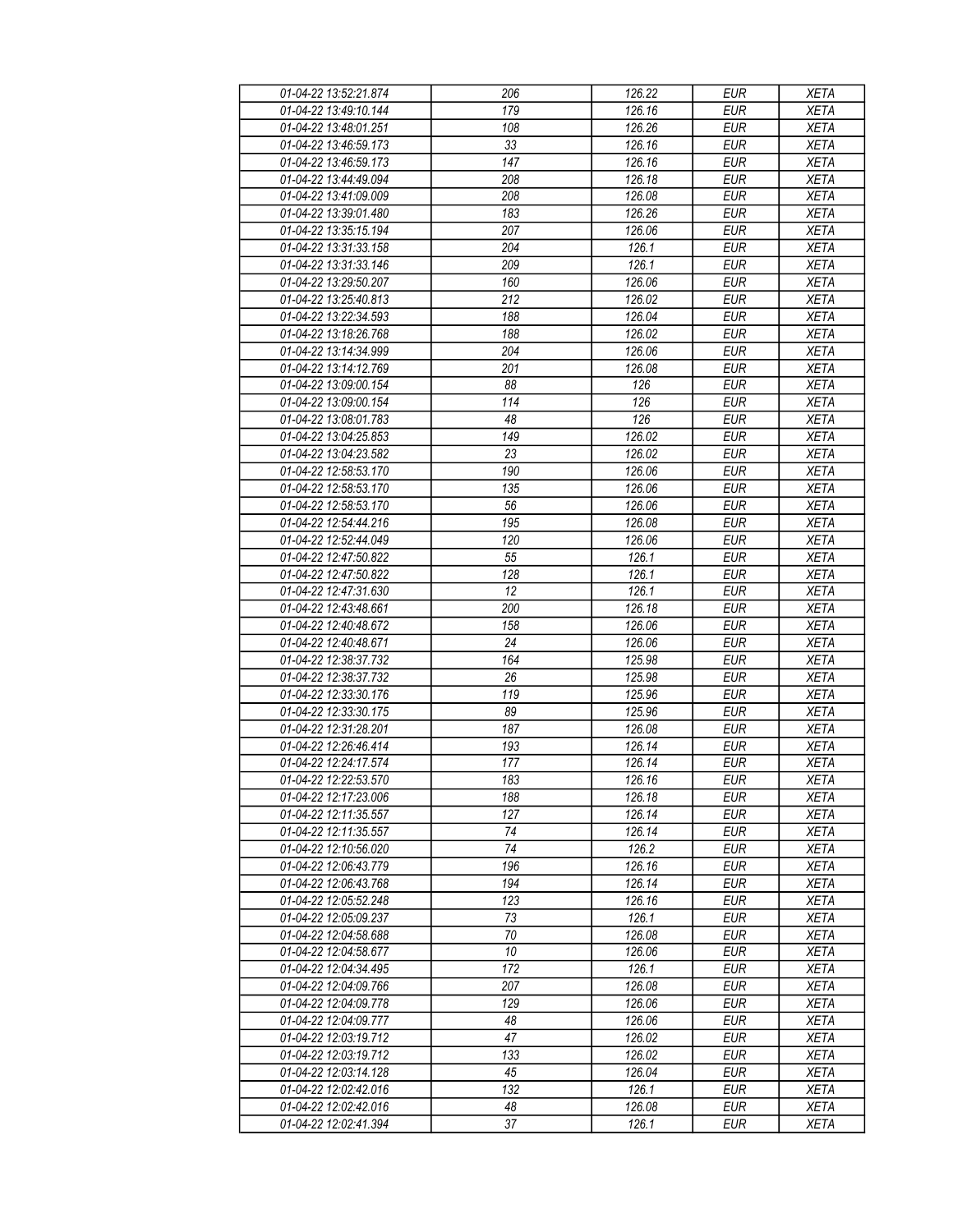| 01-04-22 12:02:22.811 | 100             | 126.12              | <b>EUR</b> | <b>XETA</b> |
|-----------------------|-----------------|---------------------|------------|-------------|
| 01-04-22 12:02:22.801 | 3               | 126.1               | <b>EUR</b> | <b>XETA</b> |
| 01-04-22 12:02:22.801 | 200             | 126.1               | <b>EUR</b> | <b>XETA</b> |
| 01-04-22 12:02:19.957 | 75              | 126.22              | <b>EUR</b> | <b>XETA</b> |
| 01-04-22 12:02:19.957 | 136             | 126.22              | <b>EUR</b> | <b>XETA</b> |
| 01-04-22 12:02:19.957 | 97              | 126.22              | <b>EUR</b> | <b>XETA</b> |
| 01-04-22 12:02:19.915 | 323             | 126.04              | <b>EUR</b> | <b>XETA</b> |
|                       | 189             | 126.1               | <b>EUR</b> | <b>XETA</b> |
| 01-04-22 11:58:25.586 |                 |                     |            |             |
| 01-04-22 11:58:25.586 | 8               | 126.1               | <b>EUR</b> | <b>XETA</b> |
| 01-04-22 11:55:12.335 | $\overline{52}$ | 126                 | <b>EUR</b> | <b>XETA</b> |
| 01-04-22 11:55:12.335 | 147             | 126                 | <b>EUR</b> | <b>XETA</b> |
| 01-04-22 11:54:15.813 | 173             | 126.12              | <b>EUR</b> | <b>XETA</b> |
| 01-04-22 11:53:25.279 | 8               | 126.06              | <b>EUR</b> | <b>XETA</b> |
| 01-04-22 11:49:50.297 | 179             | 126.24              | <b>EUR</b> | <b>XETA</b> |
| 01-04-22 11:46:43.329 | 111             | 126.26              | <b>EUR</b> | <b>XETA</b> |
| 01-04-22 11:46:43.329 | 69              | 126.26              | <b>EUR</b> | <b>XETA</b> |
| 01-04-22 11:43:45.934 | 192             | 126.4               | <b>EUR</b> | <b>XETA</b> |
| 01-04-22 11:39:44.466 | 187             | 126.38              | <b>EUR</b> | <b>XETA</b> |
| 01-04-22 11:36:23.391 | 206             | 126.54              | <b>EUR</b> | <b>XETA</b> |
| 01-04-22 11:35:52.618 | 76              | 126.58              | <b>EUR</b> | <b>XETA</b> |
| 01-04-22 11:35:52.618 | 122             | 126.58              | <b>EUR</b> | <b>XETA</b> |
| 01-04-22 11:31:41.114 | 44              | 126.6               | <b>EUR</b> | <b>XETA</b> |
| 01-04-22 11:31:41.114 | 170             | 126.6               | <b>EUR</b> | <b>XETA</b> |
| 01-04-22 11:29:30.334 | 173             | 126.68              | <b>EUR</b> | <b>XETA</b> |
| 01-04-22 11:25:33.289 | 191             | 126.7               | <b>EUR</b> | <b>XETA</b> |
| 01-04-22 11:22:04.640 | 142             | 126.68              | <b>EUR</b> | <b>XETA</b> |
| 01-04-22 11:22:04.640 | 54              | 126.68              | <b>EUR</b> | <b>XETA</b> |
| 01-04-22 11:22:04.629 | 182             | 126.68              | <b>EUR</b> | <b>XETA</b> |
| 01-04-22 11:19:01.841 | 187             | 126.62              | <b>EUR</b> | <b>XETA</b> |
| 01-04-22 11:18:04.037 | 81              | 126.68              | <b>EUR</b> | <b>XETA</b> |
| 01-04-22 11:13:52.528 | 200             | 126.62              | <b>EUR</b> | <b>XETA</b> |
| 01-04-22 11:10:28.962 | 154             | 126.58              | <b>EUR</b> | <b>XETA</b> |
| 01-04-22 11:07:52.787 | 141             | 126.56              | <b>EUR</b> | <b>XETA</b> |
| 01-04-22 11:07:52.787 | 48              | 126.56              | <b>EUR</b> | <b>XETA</b> |
| 01-04-22 11:04:38.450 | 184             | 126.76              | <b>EUR</b> | <b>XETA</b> |
| 01-04-22 11:03:29.301 |                 | 126.7               |            | <b>XETA</b> |
| 01-04-22 11:03:29.301 | 188             |                     | <b>EUR</b> |             |
|                       | 18              | 126.7               | <b>EUR</b> | <b>XETA</b> |
| 01-04-22 11:02:52.191 | 149             | 126.66              | <b>EUR</b> | <b>XETA</b> |
| 01-04-22 11:02:52.191 | 23              | 126.66              | <b>EUR</b> | <b>XETA</b> |
| 01-04-22 11:00:39.622 | 205             | 126.7               | <b>EUR</b> | <b>XETA</b> |
| 01-04-22 10:59:44.126 | 168             | 126.62              | <b>EUR</b> | <b>XETA</b> |
| 01-04-22 10:58:34.055 | 189             | 126.6               | <b>EUR</b> | <b>XETA</b> |
| 01-04-22 10:57:34.057 | 86              | 126.68              | <b>EUR</b> | <b>XETA</b> |
| 01-04-22 10:57:34.057 | 123             | 126.68              | <b>EUR</b> | <b>XETA</b> |
| 01-04-22 10:56:51.160 | 172             | 126.7               | <b>EUR</b> | <b>XETA</b> |
| 01-04-22 10:55:44.288 | 122             | 126.68              | <b>EUR</b> | <b>XETA</b> |
| 01-04-22 10:55:44.288 | 70              | 126.68              | <b>EUR</b> | <b>XETA</b> |
| 01-04-22 10:54:50.491 | 10              | 126.74              | <b>EUR</b> | <b>XETA</b> |
| 01-04-22 10:54:50.491 | 187             | 126.74              | <b>EUR</b> | <b>XETA</b> |
| 01-04-22 10:53:59.677 | 203             | 126.7               | <b>EUR</b> | <b>XETA</b> |
| 01-04-22 10:52:48.375 | 214             | 126.68              | <b>EUR</b> | <b>XETA</b> |
| 01-04-22 10:51:59.532 | 172             | 126.68              | <b>EUR</b> | <b>XETA</b> |
| 01-04-22 10:51:59.532 | 193             | 126.68              | <b>EUR</b> | <b>XETA</b> |
| 01-04-22 10:51:13.243 | 81              | 126.6               | <b>EUR</b> | <b>XETA</b> |
| 01-04-22 10:51:13.243 | 101             | 126.6               | <b>EUR</b> | <b>XETA</b> |
| 01-04-22 10:50:29.678 | 185             | 126.44              | <b>EUR</b> | <b>XETA</b> |
| 01-04-22 10:49:19.595 | 97              | 126.36              | <b>EUR</b> | <b>XETA</b> |
| 01-04-22 10:46:17.664 | 175             | $\overline{126.52}$ | <b>EUR</b> | <b>XETA</b> |
| 01-04-22 10:43:24.663 | 172             | 126.5               | <b>EUR</b> | <b>XETA</b> |
| 01-04-22 10:41:20.629 | 10              | 126.58              | <b>EUR</b> | <b>XETA</b> |
| 01-04-22 10:41:10.844 | 178             | 126.58              | <b>EUR</b> | <b>XETA</b> |
|                       |                 |                     |            |             |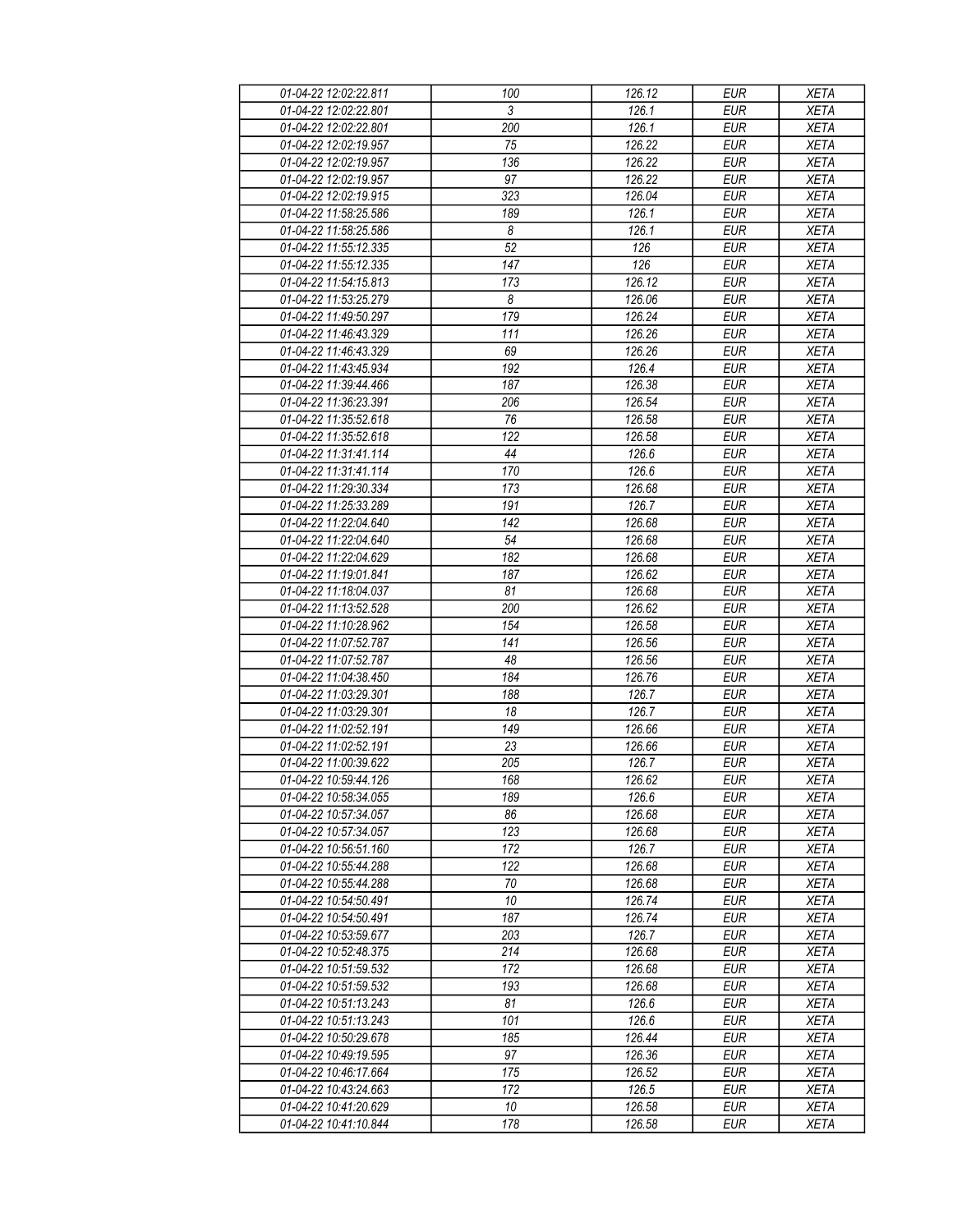| 01-04-22 10:38:30.609 | 181              | 126.6               | <b>EUR</b> | <b>XETA</b> |
|-----------------------|------------------|---------------------|------------|-------------|
| 01-04-22 10:38:03.569 | 199              | 126.58              | <b>EUR</b> | <b>XETA</b> |
| 01-04-22 10:36:27.068 | 71               | 126.76              | <b>EUR</b> | <b>XETA</b> |
| 01-04-22 10:35:16.152 | 122              | 126.76              | <b>EUR</b> | <b>XETA</b> |
| 01-04-22 10:31:55.058 | 212              | 126.94              | <b>EUR</b> | <b>XETA</b> |
| 01-04-22 10:29:49.376 | 139              | 126.66              | <b>EUR</b> | <b>XETA</b> |
| 01-04-22 10:29:49.376 | 45               | 126.66              | <b>EUR</b> | <b>XETA</b> |
| 01-04-22 10:27:34.237 | 129              | 126.44              | <b>EUR</b> | <b>XETA</b> |
| 01-04-22 10:23:52.683 | 212              | 126.12              | <b>EUR</b> | <b>XETA</b> |
| 01-04-22 10:23:52.683 | 177              | 126.12              | <b>EUR</b> | <b>XETA</b> |
| 01-04-22 10:23:05.175 | 177              | 126.2               | <b>EUR</b> | <b>XETA</b> |
| 01-04-22 10:22:50.306 | 193              | 126.28              | <b>EUR</b> | <b>XETA</b> |
| 01-04-22 10:20:07.581 | 172              | 125.92              | <b>EUR</b> | <b>XETA</b> |
| 01-04-22 10:17:33.428 | 77               | 126.02              | <b>EUR</b> | <b>XETA</b> |
| 01-04-22 10:17:33.428 | 111              | 126.02              | <b>EUR</b> | <b>XETA</b> |
| 01-04-22 10:15:46.783 | 73               | 126.12              | <b>EUR</b> | <b>XETA</b> |
| 01-04-22 10:15:46.783 | 102              | 126.12              | <b>EUR</b> | <b>XETA</b> |
|                       |                  |                     | <b>EUR</b> |             |
| 01-04-22 10:12:41.060 | 210              | 126.1               |            | <b>XETA</b> |
| 01-04-22 10:12:41.060 | 174              | 126.1               | <b>EUR</b> | <b>XETA</b> |
| 01-04-22 10:09:01.658 | $\boldsymbol{2}$ | 126.08              | <b>EUR</b> | <b>XETA</b> |
| 01-04-22 10:09:01.657 | 200              | 126.08              | <b>EUR</b> | <b>XETA</b> |
| 01-04-22 10:05:03.215 | 210              | 126.08              | <b>EUR</b> | <b>XETA</b> |
| 01-04-22 10:02:33.444 | 120              | 126.22              | <b>EUR</b> | <b>XETA</b> |
| 01-04-22 10:02:33.444 | 74               | 126.22              | <b>EUR</b> | <b>XETA</b> |
| 01-04-22 09:59:42.870 | 196              | 126.32              | <b>EUR</b> | <b>XETA</b> |
| 01-04-22 09:58:08.900 | 97               | 126.28              | <b>EUR</b> | <b>XETA</b> |
| 01-04-22 09:57:12.651 | 144              | 126.18              | <b>EUR</b> | <b>XETA</b> |
| 01-04-22 09:57:12.651 | 62               | 126.18              | <b>EUR</b> | <b>XETA</b> |
| 01-04-22 09:55:00.259 | 191              | 126.3               | <b>EUR</b> | <b>XETA</b> |
| 01-04-22 09:52:07.493 | 39               | 126.2               | <b>EUR</b> | <b>XETA</b> |
| 01-04-22 09:52:07.493 | 18               | 126.2               | <b>EUR</b> | <b>XETA</b> |
| 01-04-22 09:52:07.491 | 138              | 126.2               | <b>EUR</b> | <b>XETA</b> |
| 01-04-22 09:49:36.561 | 188              | 126.4               | <b>EUR</b> | <b>XETA</b> |
| 01-04-22 09:46:04.974 | 176              | 126.3               | <b>EUR</b> | <b>XETA</b> |
| 01-04-22 09:44:03.432 | 182              | 126.22              | <b>EUR</b> | <b>XETA</b> |
| 01-04-22 09:43:13.997 | 78               | 126.1               | <b>EUR</b> | <b>XETA</b> |
| 01-04-22 09:43:13.997 | 11               | 126.1               | <b>EUR</b> | <b>XETA</b> |
| 01-04-22 09:43:13.997 | 107              | 126.1               | <b>EUR</b> | <b>XETA</b> |
| 01-04-22 09:41:31.943 | 199              | 125.94              | <b>EUR</b> | <b>XETA</b> |
| 01-04-22 09:38:55.155 | 186              | 125.94              | <b>EUR</b> | <b>XETA</b> |
| 01-04-22 09:36:05.792 | 136              | 126.04              | <b>EUR</b> | <b>XETA</b> |
| 01-04-22 09:36:05.792 | 42               | 126.02              | <b>EUR</b> | <b>XETA</b> |
| 01-04-22 09:36:05.778 | 195              | 126.04              | <b>EUR</b> | <b>XETA</b> |
| 01-04-22 09:34:53.596 | 207              | 126.02              | <b>EUR</b> | <b>XETA</b> |
| 01-04-22 09:32:03.285 | 174              | 126.06              | <b>EUR</b> | <b>XETA</b> |
| 01-04-22 09:32:03.285 | 6                | 126.06              | <b>EUR</b> | <b>XETA</b> |
| 01-04-22 09:29:53.483 | 154              | 126.04              | <b>EUR</b> | <b>XETA</b> |
| 01-04-22 09:29:53.483 | 20               | 126.04              | <b>EUR</b> | <b>XETA</b> |
| 01-04-22 09:29:24.718 | 191              | 126.04              | <b>EUR</b> | <b>XETA</b> |
| 01-04-22 09:28:10.142 | 206              | 125.98              | <b>EUR</b> | <b>XETA</b> |
| 01-04-22 09:24:29.598 | 204              | 126.04              | <b>EUR</b> | <b>XETA</b> |
| 01-04-22 09:22:25.096 | 194              | 125.84              | <b>EUR</b> | <b>XETA</b> |
| 01-04-22 09:19:40.497 | 200              | 125.76              | <b>EUR</b> | <b>XETA</b> |
| 01-04-22 09:16:14.592 | 170              | 125.72              | <b>EUR</b> | <b>XETA</b> |
| 01-04-22 09:16:14.592 | 40               | 125.72              | <b>EUR</b> | <b>XETA</b> |
| 01-04-22 09:16:00.865 | 207              | 125.76              | <b>EUR</b> | <b>XETA</b> |
| 01-04-22 09:13:11.140 | 180              | 125.7               | <b>EUR</b> | <b>XETA</b> |
| 01-04-22 09:10:29.229 | 192              | $\overline{125.92}$ | <b>EUR</b> | <b>XETA</b> |
| 01-04-22 09:07:13.049 | 200              | 126.06              | <b>EUR</b> | <b>XETA</b> |
| 01-04-22 09:04:49.837 | 201              | 126.02              | <b>EUR</b> | <b>XETA</b> |
| 01-04-22 09:02:46.843 | 193              | 126.02              | <b>EUR</b> | <b>XETA</b> |
|                       |                  |                     |            |             |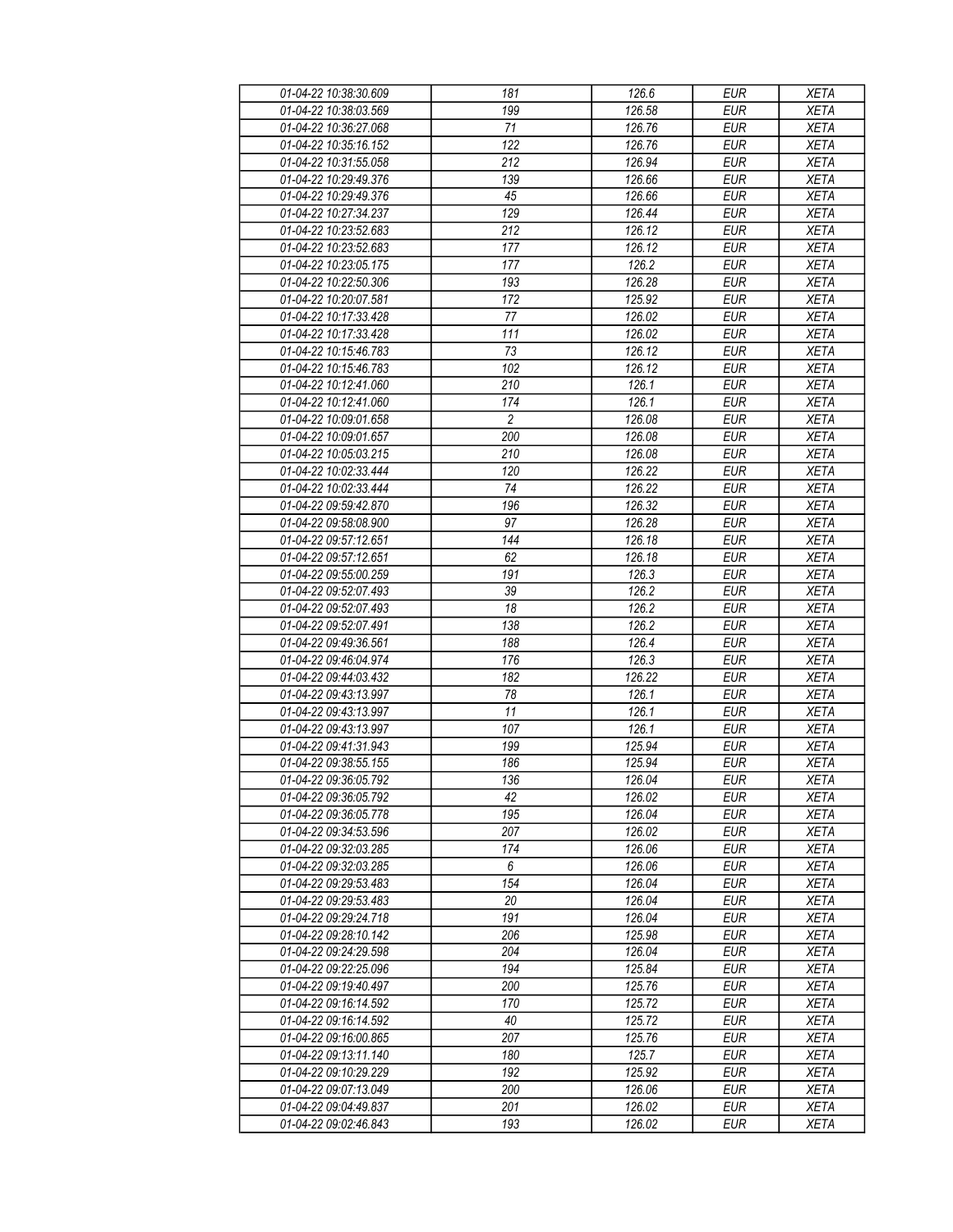| 01-04-22 09:01:28.761 | 211          | 126.14 | <b>EUR</b> | <b>XETA</b> |
|-----------------------|--------------|--------|------------|-------------|
| 01-04-22 08:58:40.555 | 195          | 125.9  | <b>EUR</b> | <b>XETA</b> |
| 01-04-22 08:54:50.531 | 208          | 125.96 | <b>EUR</b> | <b>XETA</b> |
| 01-04-22 08:54:22.457 | 185          | 126    | <b>EUR</b> | <b>XETA</b> |
| 01-04-22 08:51:45.436 | 184          | 125.88 | <b>EUR</b> | <b>XETA</b> |
| 01-04-22 08:51:00.937 | 234          | 126.12 | <b>EUR</b> | <b>XETA</b> |
| 01-04-22 08:51:00.933 | 199          | 126.1  | <b>EUR</b> | <b>XETA</b> |
| 01-04-22 08:45:17.156 | 211          | 125.62 | <b>EUR</b> | <b>XETA</b> |
| 01-04-22 08:41:49.819 | 183          | 125.7  | <b>EUR</b> | <b>XETA</b> |
| 01-04-22 08:41:49.819 | 173          | 125.7  | <b>EUR</b> | <b>XETA</b> |
| 01-04-22 08:39:56.892 | 184          | 125.62 | <b>EUR</b> | <b>XETA</b> |
| 01-04-22 08:35:25.534 | 202          | 125.42 | <b>EUR</b> | <b>XETA</b> |
| 01-04-22 08:32:16.022 | 209          | 125.58 | <b>EUR</b> | <b>XETA</b> |
| 01-04-22 08:32:12.543 | 61           | 125.62 | <b>EUR</b> | <b>XETA</b> |
| 01-04-22 08:30:58.768 | 214          | 125.52 | <b>EUR</b> | <b>XETA</b> |
| 01-04-22 08:29:47.694 | 208          | 125.58 | <b>EUR</b> | <b>XETA</b> |
| 01-04-22 08:27:49.127 | 141          | 125.62 | EUR        | <b>XETA</b> |
| 01-04-22 08:27:49.127 | 31           | 125.62 | <b>EUR</b> | <b>XETA</b> |
| 01-04-22 08:25:41.308 | 208          | 125.9  | <b>EUR</b> | <b>XETA</b> |
| 01-04-22 08:23:35.376 | 102          | 126.08 | <b>EUR</b> | <b>XETA</b> |
| 01-04-22 08:23:35.372 | 33           | 126.08 | <b>EUR</b> | <b>XETA</b> |
| 01-04-22 08:23:35.372 | 71           | 126.08 | <b>EUR</b> | <b>XETA</b> |
| 01-04-22 08:22:11.220 | 70           | 126.04 | <b>EUR</b> | <b>XETA</b> |
| 01-04-22 08:22:11.220 | 128          | 126.04 | <b>EUR</b> | <b>XETA</b> |
| 01-04-22 08:20:53.264 | 175          | 126.1  | <b>EUR</b> | <b>XETA</b> |
| 01-04-22 08:18:37.432 | 179          | 125.72 | <b>EUR</b> | <b>XETA</b> |
| 01-04-22 08:14:50.542 | 194          | 125.18 | <b>EUR</b> | <b>XETA</b> |
| 01-04-22 08:14:11.881 | $\mathbf{1}$ | 125.24 | <b>EUR</b> | <b>XETA</b> |
| 01-04-22 08:14:11.869 | 187          | 125.24 | <b>EUR</b> | <b>XETA</b> |
| 01-04-22 08:13:18.539 | 177          | 125.72 | <b>EUR</b> | <b>XETA</b> |
| 01-04-22 08:11:29.383 | 48           | 125.82 | <b>EUR</b> | <b>XETA</b> |
| 01-04-22 08:11:29.383 | 163          | 125.82 | <b>EUR</b> | <b>XETA</b> |
| 01-04-22 08:09:51.017 | 203          | 125.38 | <b>EUR</b> | <b>XETA</b> |
| 01-04-22 08:08:35.735 | 201          | 125.44 | <b>EUR</b> | <b>XETA</b> |
| 01-04-22 08:06:49.941 | 157          | 125.46 | <b>EUR</b> | <b>XETA</b> |
| 01-04-22 08:06:49.941 | 211          | 125.46 | <b>EUR</b> | <b>XETA</b> |
| 01-04-22 08:06:47.409 | 54           | 125.46 | <b>EUR</b> | <b>XETA</b> |
| 01-04-22 08:05:36.670 | 189          | 125.68 | <b>EUR</b> | <b>XETA</b> |
| 01-04-22 08:04:33.569 | 191          | 125.86 | <b>EUR</b> | <b>XETA</b> |
| 01-04-22 08:04:11.129 | 176          | 125.98 | <b>EUR</b> | <b>XETA</b> |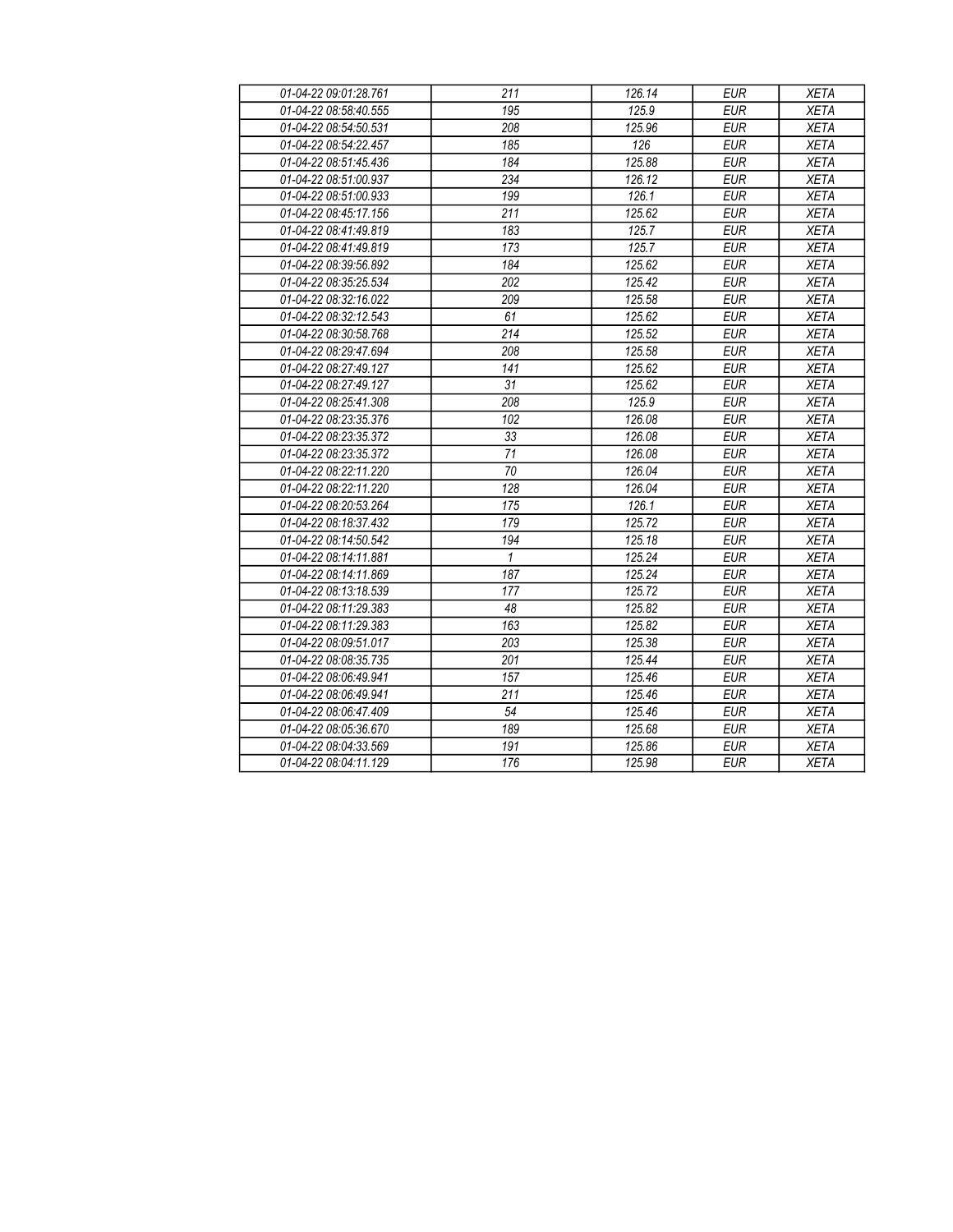## Each order relating to the buy-back programme above according to Art. 5 sec. 3 MAR in conjunction with Art. 25 sec. 1 and 2 MiFiR

In red colour are the fields according to Table 2 of the Annex of Del. Regulation (EU) 2017/580; alternatively you may report the

| Date and Time according to field 9 | <b>Segment MIC code</b><br>according to field 16 | <b>Transaction price</b><br>according to field 28 | <b>Price currency according</b><br>to field 29 | <b>Buy-sell indicator</b><br>according to field 32 |
|------------------------------------|--------------------------------------------------|---------------------------------------------------|------------------------------------------------|----------------------------------------------------|
| 01-04-22 16:27:30.018              | <b>XETA</b>                                      | 126.36                                            | <b>EUR</b>                                     | <b>BUY</b>                                         |
| 01-04-22 16:25:49.104              | <b>XETA</b>                                      | 126.52                                            | <b>EUR</b>                                     | <b>BUY</b>                                         |
| 01-04-22 16:25:49.088              | <b>XETA</b>                                      | 126.5                                             | <b>EUR</b>                                     | <b>BUY</b>                                         |
| 01-04-22 16:24:22.211              | <b>XETA</b>                                      | 126.46                                            | <b>EUR</b>                                     | <b>BUY</b>                                         |
| 01-04-22 16:24:22.206              | <b>XETA</b>                                      | 126.46                                            | <b>EUR</b>                                     | <b>BUY</b>                                         |
| 01-04-22 16:22:34.860              | <b>XETA</b>                                      | 126.48                                            | <b>EUR</b>                                     | <b>BUY</b>                                         |
| 01-04-22 16:22:34.860              | <b>XETA</b>                                      | 126.46                                            | <b>EUR</b>                                     | <b>BUY</b>                                         |
| 01-04-22 16:21:01.864              | <b>XETA</b>                                      | 126.54                                            | <b>EUR</b>                                     | <b>BUY</b>                                         |
| 01-04-22 16:21:01.864              | <b>XETA</b>                                      | 126.54                                            | <b>EUR</b>                                     | <b>BUY</b>                                         |
| 01-04-22 16:19:50.047              | <b>XETA</b>                                      | 126.58                                            | <b>EUR</b>                                     | <b>BUY</b>                                         |
| 01-04-22 16:18:28.843              | <b>XETA</b>                                      | 126.58                                            | <b>EUR</b>                                     | <b>BUY</b>                                         |
| 01-04-22 16:17:50.644              | <b>XETA</b>                                      | 126.6                                             | <b>EUR</b>                                     | <b>BUY</b>                                         |
| 01-04-22 16:15:52.164              | <b>XETA</b>                                      | 126.56                                            | <b>EUR</b>                                     | <b>BUY</b>                                         |
| 01-04-22 16:13:56.210              | <b>XETA</b>                                      | 126.52                                            | <b>EUR</b>                                     | <b>BUY</b>                                         |
| 01-04-22 16:11:39.794              | <b>XETA</b>                                      | 126.6                                             | <b>EUR</b>                                     | <b>BUY</b>                                         |
| 01-04-22 16:10:04.290              | <b>XETA</b>                                      | 126.62                                            | <b>EUR</b>                                     | <b>BUY</b>                                         |
| 01-04-22 16:09:33.483              | <b>XETA</b>                                      | 126.64                                            | <b>EUR</b>                                     | <b>BUY</b>                                         |
| 01-04-22 16:09:33.483              | <b>XETA</b>                                      | 126.64                                            | <b>EUR</b>                                     | <b>BUY</b>                                         |
| 01-04-22 16:08:12.733              | <b>XETA</b>                                      | 126.66                                            | <b>EUR</b>                                     | <b>BUY</b>                                         |
| 01-04-22 16:06:58.314              | <b>XETA</b>                                      | 126.66                                            | <b>EUR</b>                                     | <b>BUY</b>                                         |
| 01-04-22 16:05:00.082              | <b>XETA</b>                                      | 126.68                                            | <b>EUR</b>                                     | <b>BUY</b>                                         |
| 01-04-22 16:02:46.308              | <b>XETA</b>                                      | 126.62                                            | <b>EUR</b>                                     | <b>BUY</b>                                         |
| 01-04-22 16:00:53.544              | <b>XETA</b>                                      | 126.58                                            | <b>EUR</b>                                     | <b>BUY</b>                                         |
| 01-04-22 16:00:34.253              | <b>XETA</b>                                      | 126.56                                            | <b>EUR</b>                                     | <b>BUY</b>                                         |
| 01-04-22 15:58:28.611              | <b>XETA</b>                                      | 126.56                                            | <b>EUR</b>                                     | <b>BUY</b>                                         |
| 01-04-22 15:56:09.109              | <b>XETA</b>                                      | 126.6                                             | <b>EUR</b>                                     | <b>BUY</b>                                         |
| 01-04-22 15:53:57.373              | <b>XETA</b>                                      | 126.6                                             | <b>EUR</b>                                     | <b>BUY</b>                                         |
| 01-04-22 15:51:56.687              | <b>XETA</b>                                      | 126.36                                            | <b>EUR</b>                                     | <b>BUY</b>                                         |
| 01-04-22 15:51:56.580              | <b>XETA</b>                                      | 126.36                                            | <b>EUR</b>                                     | <b>BUY</b>                                         |
| 01-04-22 15:51:53.743              | <b>XETA</b>                                      | 126.36                                            | <b>EUR</b>                                     | <b>BUY</b>                                         |
| 01-04-22 15:51:21.837              | <b>XETA</b>                                      | 126.32                                            | <b>EUR</b>                                     | <b>BUY</b>                                         |
| 01-04-22 15:49:07.509              | <b>XETA</b>                                      | 126.26                                            | <b>EUR</b>                                     | <b>BUY</b>                                         |
| 01-04-22 15:49:07.395              | <b>XETA</b>                                      | 126.26                                            | <b>EUR</b>                                     | <b>BUY</b>                                         |
| 01-04-22 15:49:07.395              | <b>XETA</b>                                      | 126.26                                            | <b>EUR</b>                                     | <b>BUY</b>                                         |
| 01-04-22 15:46:53.281              | <b>XETA</b>                                      | 126.2                                             | <b>EUR</b>                                     | <b>BUY</b>                                         |
| 01-04-22 15:45:06.486              | <b>XETA</b>                                      | 126.2                                             | <b>EUR</b>                                     | <b>BUY</b>                                         |
| 01-04-22 15:45:01.814              | XETA                                             | 126.18                                            | EUR                                            | <b>BUY</b>                                         |
| 01-04-22 15:42:50.999              | <b>XETA</b>                                      | 126.22                                            | <b>EUR</b>                                     | <b>BUY</b>                                         |
| 01-04-22 15:42:50.999              | <b>XETA</b>                                      | 126.22                                            | <b>EUR</b>                                     | <b>BUY</b>                                         |
| 01-04-22 15:42:50.997              | <b>XETA</b>                                      | $\overline{126.22}$                               | <b>EUR</b>                                     | <b>BUY</b>                                         |
| 01-04-22 15:41:44.996              | <b>XETA</b>                                      | 126.2                                             | <b>EUR</b>                                     | <b>BUY</b>                                         |
| 01-04-22 15:41:01.295              | <b>XETA</b>                                      | 126.24                                            | <b>EUR</b>                                     | <b>BUY</b>                                         |
| 01-04-22 15:38:45.116              | <b>XETA</b>                                      | 126.44                                            | <b>EUR</b>                                     | <b>BUY</b>                                         |
| 01-04-22 15:36:15.477              | <b>XETA</b>                                      | 126.42                                            | <b>EUR</b>                                     | <b>BUY</b>                                         |
| 01-04-22 15:33:34.341              | <b>XETA</b>                                      | 126.2                                             | <b>EUR</b>                                     | <b>BUY</b>                                         |
| 01-04-22 15:33:34.341              | <b>XETA</b>                                      | 126.2                                             | <b>EUR</b>                                     | <b>BUY</b>                                         |
| 01-04-22 15:32:19.790              | <b>XETA</b>                                      | 126.26                                            | EUR                                            | <b>BUY</b>                                         |
| 01-04-22 15:29:00.416              | <b>XETA</b>                                      | 126.12                                            | <b>EUR</b>                                     | <b>BUY</b>                                         |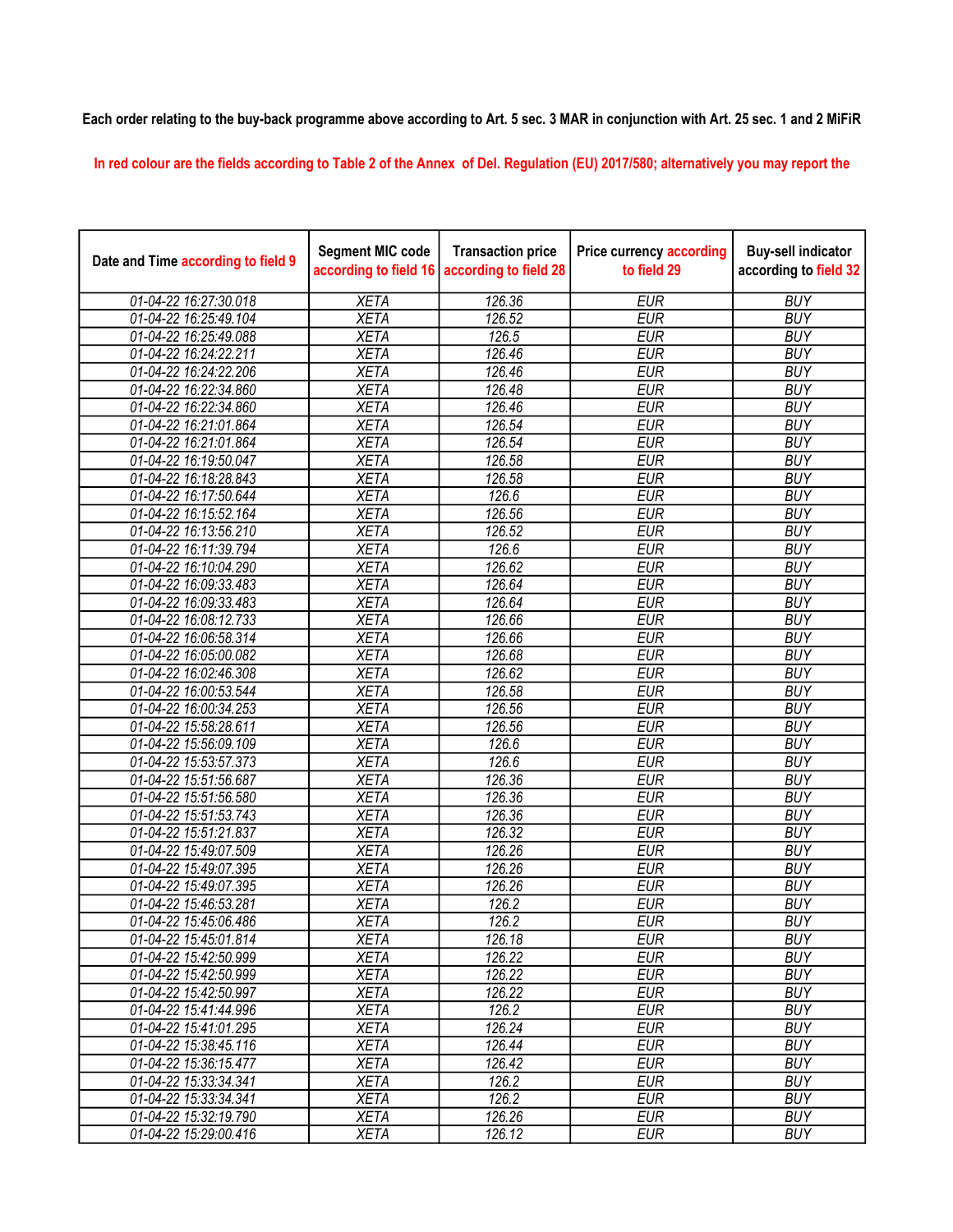| 01-04-22 15:29:00.411 | <b>XETA</b> | 126.1  | <b>EUR</b> | <b>BUY</b> |
|-----------------------|-------------|--------|------------|------------|
| 01-04-22 15:26:38.233 | <b>XETA</b> | 126.28 | <b>EUR</b> | <b>BUY</b> |
| 01-04-22 15:26:38.233 | <b>XETA</b> | 126.28 | <b>EUR</b> | <b>BUY</b> |
| 01-04-22 15:26:38.233 | <b>XETA</b> | 126.28 | <b>EUR</b> | <b>BUY</b> |
| 01-04-22 15:24:25.516 | <b>XETA</b> | 126.4  | <b>EUR</b> | <b>BUY</b> |
| 01-04-22 15:24:25.512 | <b>XETA</b> | 126.4  | <b>EUR</b> | <b>BUY</b> |
| 01-04-22 15:21:47.005 | <b>XETA</b> | 126.36 | <b>EUR</b> | <b>BUY</b> |
| 01-04-22 15:20:58.687 | <b>XETA</b> | 126.5  | <b>EUR</b> | <b>BUY</b> |
| 01-04-22 15:20:07.181 | <b>XETA</b> | 126.6  | <b>EUR</b> | <b>BUY</b> |
| 01-04-22 15:20:07.181 | <b>XETA</b> | 126.6  | <b>EUR</b> | <b>BUY</b> |
| 01-04-22 15:17:32.909 | <b>XETA</b> | 126.82 | <b>EUR</b> | <b>BUY</b> |
| 01-04-22 15:15:40.090 | <b>XETA</b> | 126.78 | <b>EUR</b> | <b>BUY</b> |
| 01-04-22 15:13:58.195 | <b>XETA</b> | 126.78 | <b>EUR</b> | <b>BUY</b> |
| 01-04-22 15:12:07.169 | <b>XETA</b> | 126.76 | <b>EUR</b> | <b>BUY</b> |
| 01-04-22 15:12:07.169 | <b>XETA</b> | 126.76 | <b>EUR</b> | <b>BUY</b> |
| 01-04-22 15:12:07.170 | <b>XETA</b> | 126.76 | <b>EUR</b> | <b>BUY</b> |
| 01-04-22 15:12:07.170 | <b>XETA</b> | 126.76 | <b>EUR</b> | <b>BUY</b> |
| 01-04-22 15:11:46.032 | <b>XETA</b> | 126.76 | <b>EUR</b> | <b>BUY</b> |
| 01-04-22 15:09:00.305 | <b>XETA</b> | 126.56 | <b>EUR</b> | <b>BUY</b> |
| 01-04-22 15:09:00.305 | <b>XETA</b> | 126.56 | <b>EUR</b> | <b>BUY</b> |
| 01-04-22 15:05:56.186 | <b>XETA</b> | 126.66 | <b>EUR</b> | <b>BUY</b> |
| 01-04-22 15:05:56.186 | <b>XETA</b> | 126.66 | <b>EUR</b> | <b>BUY</b> |
| 01-04-22 15:03:31.562 | <b>XETA</b> | 126.6  | <b>EUR</b> | <b>BUY</b> |
| 01-04-22 15:03:31.562 | <b>XETA</b> | 126.6  | <b>EUR</b> | <b>BUY</b> |
| 01-04-22 15:02:24.963 | <b>XETA</b> | 126.68 | <b>EUR</b> | <b>BUY</b> |
| 01-04-22 15:02:03.545 | <b>XETA</b> | 126.68 | <b>EUR</b> | <b>BUY</b> |
| 01-04-22 15:00:48.787 | <b>XETA</b> | 126.58 | <b>EUR</b> | <b>BUY</b> |
| 01-04-22 14:59:06.119 | <b>XETA</b> | 126.52 | <b>EUR</b> | <b>BUY</b> |
|                       |             |        |            |            |
| 01-04-22 14:59:06.119 | <b>XETA</b> | 126.52 | <b>EUR</b> | <b>BUY</b> |
| 01-04-22 14:57:26.462 | <b>XETA</b> | 126.38 | <b>EUR</b> | <b>BUY</b> |
| 01-04-22 14:57:26.462 | <b>XETA</b> | 126.38 | <b>EUR</b> | <b>BUY</b> |
| 01-04-22 14:57:26.462 | <b>XETA</b> | 126.38 | <b>EUR</b> | <b>BUY</b> |
| 01-04-22 14:54:56.396 | <b>XETA</b> | 126.22 | <b>EUR</b> | <b>BUY</b> |
| 01-04-22 14:54:56.396 | <b>XETA</b> | 126.22 | <b>EUR</b> | <b>BUY</b> |
| 01-04-22 14:52:39.509 | <b>XETA</b> | 126.18 | <b>EUR</b> | <b>BUY</b> |
| 01-04-22 14:51:23.476 | <b>XETA</b> | 126.24 | <b>EUR</b> | <b>BUY</b> |
| 01-04-22 14:51:23.493 | <b>XETA</b> | 126.22 | <b>EUR</b> | <b>BUY</b> |
| 01-04-22 14:48:53.354 | <b>XETA</b> | 126.34 | EUR        | <b>BUY</b> |
| 01-04-22 14:48:53.347 | <b>XETA</b> | 126.34 | <b>EUR</b> | <b>BUY</b> |
| 01-04-22 14:46:26.949 | <b>XETA</b> | 126.22 | <b>EUR</b> | <b>BUY</b> |
| 01-04-22 14:44:19.117 | <b>XETA</b> | 126.24 | <b>EUR</b> | <b>BUY</b> |
| 01-04-22 14:42:24.206 | <b>XETA</b> | 126.42 | <b>EUR</b> | <b>BUY</b> |
| 01-04-22 14:41:50.207 | <b>XETA</b> | 126.48 | <b>EUR</b> | <b>BUY</b> |
| 01-04-22 14:41:50.207 | <b>XETA</b> | 126.48 | <b>EUR</b> | <b>BUY</b> |
| 01-04-22 14:39:19.121 | <b>XETA</b> | 126.54 | <b>EUR</b> | <b>BUY</b> |
| 01-04-22 14:35:27.244 | <b>XETA</b> | 126.6  | <b>EUR</b> | <b>BUY</b> |
| 01-04-22 14:35:27.233 | <b>XETA</b> | 126.58 | EUR        | <b>BUY</b> |
| 01-04-22 14:34:45.363 | <b>XETA</b> | 126.64 | <b>EUR</b> | <b>BUY</b> |
|                       |             | 126.64 | <b>EUR</b> | <b>BUY</b> |
| 01-04-22 14:34:45.363 | <b>XETA</b> |        |            |            |
| 01-04-22 14:34:43.604 | <b>XETA</b> | 126.66 | <b>EUR</b> | <b>BUY</b> |
| 01-04-22 14:32:47.858 | <b>XETA</b> | 126.62 | <b>EUR</b> | <b>BUY</b> |
| 01-04-22 14:31:05.234 | <b>XETA</b> | 126.46 | <b>EUR</b> | <b>BUY</b> |
| 01-04-22 14:29:49.236 | <b>XETA</b> | 126.46 | <b>EUR</b> | <b>BUY</b> |
| 01-04-22 14:26:41.972 | <b>XETA</b> | 126.6  | <b>EUR</b> | <b>BUY</b> |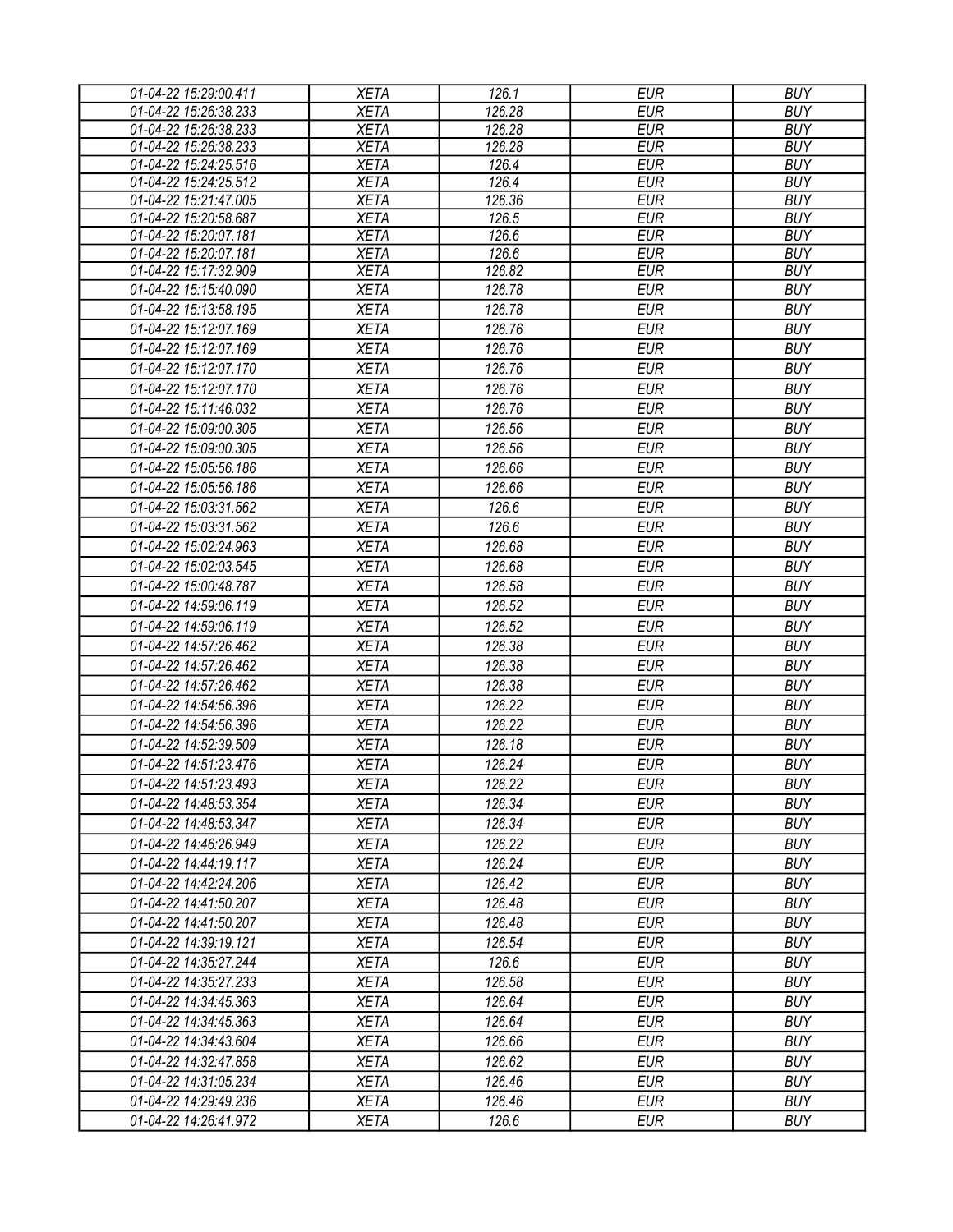| 01-04-22 14:23:12.459 | <b>XETA</b> | 126.56 | <b>EUR</b> | <b>BUY</b> |
|-----------------------|-------------|--------|------------|------------|
| 01-04-22 14:23:12.452 | <b>XETA</b> | 126.56 | <b>EUR</b> | <b>BUY</b> |
| 01-04-22 14:22:02.543 | <b>XETA</b> | 126.56 | <b>EUR</b> | <b>BUY</b> |
| 01-04-22 14:19:08.237 | <b>XETA</b> | 126.52 | <b>EUR</b> | <b>BUY</b> |
| 01-04-22 14:14:28.538 | <b>XETA</b> | 126.46 | <b>EUR</b> | <b>BUY</b> |
| 01-04-22 14:14:13.672 | <b>XETA</b> | 126.48 | <b>EUR</b> | <b>BUY</b> |
| 01-04-22 14:14:13.783 | <b>XETA</b> | 126.48 | <b>EUR</b> | <b>BUY</b> |
| 01-04-22 14:10:17.359 | <b>XETA</b> | 126.26 | <b>EUR</b> | <b>BUY</b> |
| 01-04-22 14:09:29.101 | <b>XETA</b> | 126.22 | <b>EUR</b> | <b>BUY</b> |
| 01-04-22 14:06:07.751 | <b>XETA</b> | 126.16 | <b>EUR</b> | <b>BUY</b> |
| 01-04-22 14:06:07.751 | <b>XETA</b> | 126.18 | <b>EUR</b> | <b>BUY</b> |
| 01-04-22 14:03:02.525 | <b>XETA</b> | 126.44 | <b>EUR</b> | <b>BUY</b> |
| 01-04-22 14:03:02.525 | <b>XETA</b> | 126.42 | <b>EUR</b> | <b>BUY</b> |
| 01-04-22 14:00:14.400 | <b>XETA</b> | 126.34 | <b>EUR</b> | <b>BUY</b> |
| 01-04-22 14:00:14.400 | <b>XETA</b> | 126.34 | <b>EUR</b> | <b>BUY</b> |
| 01-04-22 13:56:32.727 | <b>XETA</b> | 126.36 | <b>EUR</b> | <b>BUY</b> |
| 01-04-22 13:56:32.727 | <b>XETA</b> | 126.36 | <b>EUR</b> | <b>BUY</b> |
| 01-04-22 13:52:21.874 | <b>XETA</b> | 126.22 | <b>EUR</b> | <b>BUY</b> |
| 01-04-22 13:49:10.144 | <b>XETA</b> | 126.16 | <b>EUR</b> | <b>BUY</b> |
| 01-04-22 13:48:01.251 | <b>XETA</b> | 126.26 | <b>EUR</b> | <b>BUY</b> |
| 01-04-22 13:46:59.173 | <b>XETA</b> | 126.16 | <b>EUR</b> | <b>BUY</b> |
| 01-04-22 13:46:59.173 | <b>XETA</b> | 126.16 | <b>EUR</b> | <b>BUY</b> |
| 01-04-22 13:44:49.094 | <b>XETA</b> | 126.18 | <b>EUR</b> | <b>BUY</b> |
| 01-04-22 13:41:09.009 | <b>XETA</b> | 126.08 | <b>EUR</b> | <b>BUY</b> |
|                       |             |        |            |            |
| 01-04-22 13:39:01.480 | <b>XETA</b> | 126.26 | <b>EUR</b> | <b>BUY</b> |
| 01-04-22 13:35:15.194 | <b>XETA</b> | 126.06 | <b>EUR</b> | <b>BUY</b> |
| 01-04-22 13:31:33.158 | <b>XETA</b> | 126.1  | <b>EUR</b> | <b>BUY</b> |
| 01-04-22 13:31:33.146 | <b>XETA</b> | 126.1  | <b>EUR</b> | <b>BUY</b> |
| 01-04-22 13:29:50.207 | <b>XETA</b> | 126.06 | <b>EUR</b> | <b>BUY</b> |
| 01-04-22 13:25:40.813 | <b>XETA</b> | 126.02 | <b>EUR</b> | <b>BUY</b> |
| 01-04-22 13:22:34.593 | <b>XETA</b> | 126.04 | <b>EUR</b> | <b>BUY</b> |
| 01-04-22 13:18:26.768 | <b>XETA</b> | 126.02 | <b>EUR</b> | <b>BUY</b> |
| 01-04-22 13:14:34.999 | <b>XETA</b> | 126.06 | <b>EUR</b> | <b>BUY</b> |
| 01-04-22 13:14:12.769 | <b>XETA</b> | 126.08 | <b>EUR</b> | <b>BUY</b> |
| 01-04-22 13:09:00.154 | <b>XETA</b> | 126    | <b>EUR</b> | <b>BUY</b> |
| 01-04-22 13:09:00.154 | <b>XETA</b> | 126    | <b>EUR</b> | <b>BUY</b> |
| 01-04-22 13:08:01.783 | <b>XETA</b> | 126    | <b>EUR</b> | <b>BUY</b> |
| 01-04-22 13:04:25.853 | <b>XETA</b> | 126.02 | <b>EUR</b> | <b>BUY</b> |
| 01-04-22 13:04:23.582 | <b>XETA</b> | 126.02 | <b>EUR</b> | <b>BUY</b> |
| 01-04-22 12:58:53.170 | <b>XETA</b> | 126.06 | <b>EUR</b> | <b>BUY</b> |
| 01-04-22 12:58:53.170 | <b>XETA</b> | 126.06 | <b>EUR</b> | <b>BUY</b> |
| 01-04-22 12:58:53.170 | <b>XETA</b> | 126.06 | <b>EUR</b> | <b>BUY</b> |
| 01-04-22 12:54:44.216 | <b>XETA</b> | 126.08 | <b>EUR</b> | <b>BUY</b> |
| 01-04-22 12:52:44.049 | <b>XETA</b> | 126.06 | <b>EUR</b> | <b>BUY</b> |
| 01-04-22 12:47:50.822 | <b>XETA</b> | 126.1  | <b>EUR</b> | <b>BUY</b> |
| 01-04-22 12:47:50.822 | <b>XETA</b> | 126.1  | <b>EUR</b> | <b>BUY</b> |
| 01-04-22 12:47:31.630 | <b>XETA</b> | 126.1  | <b>EUR</b> | <b>BUY</b> |
| 01-04-22 12:43:48.661 | <b>XETA</b> | 126.18 | <b>EUR</b> | <b>BUY</b> |
| 01-04-22 12:40:48.672 | <b>XETA</b> | 126.06 | <b>EUR</b> | <b>BUY</b> |
| 01-04-22 12:40:48.671 | <b>XETA</b> | 126.06 | <b>EUR</b> | <b>BUY</b> |
| 01-04-22 12:38:37.732 | <b>XETA</b> | 125.98 | <b>EUR</b> | <b>BUY</b> |
| 01-04-22 12:38:37.732 | <b>XETA</b> | 125.98 | <b>EUR</b> | <b>BUY</b> |
| 01-04-22 12:33:30.176 | <b>XETA</b> | 125.96 | <b>EUR</b> | <b>BUY</b> |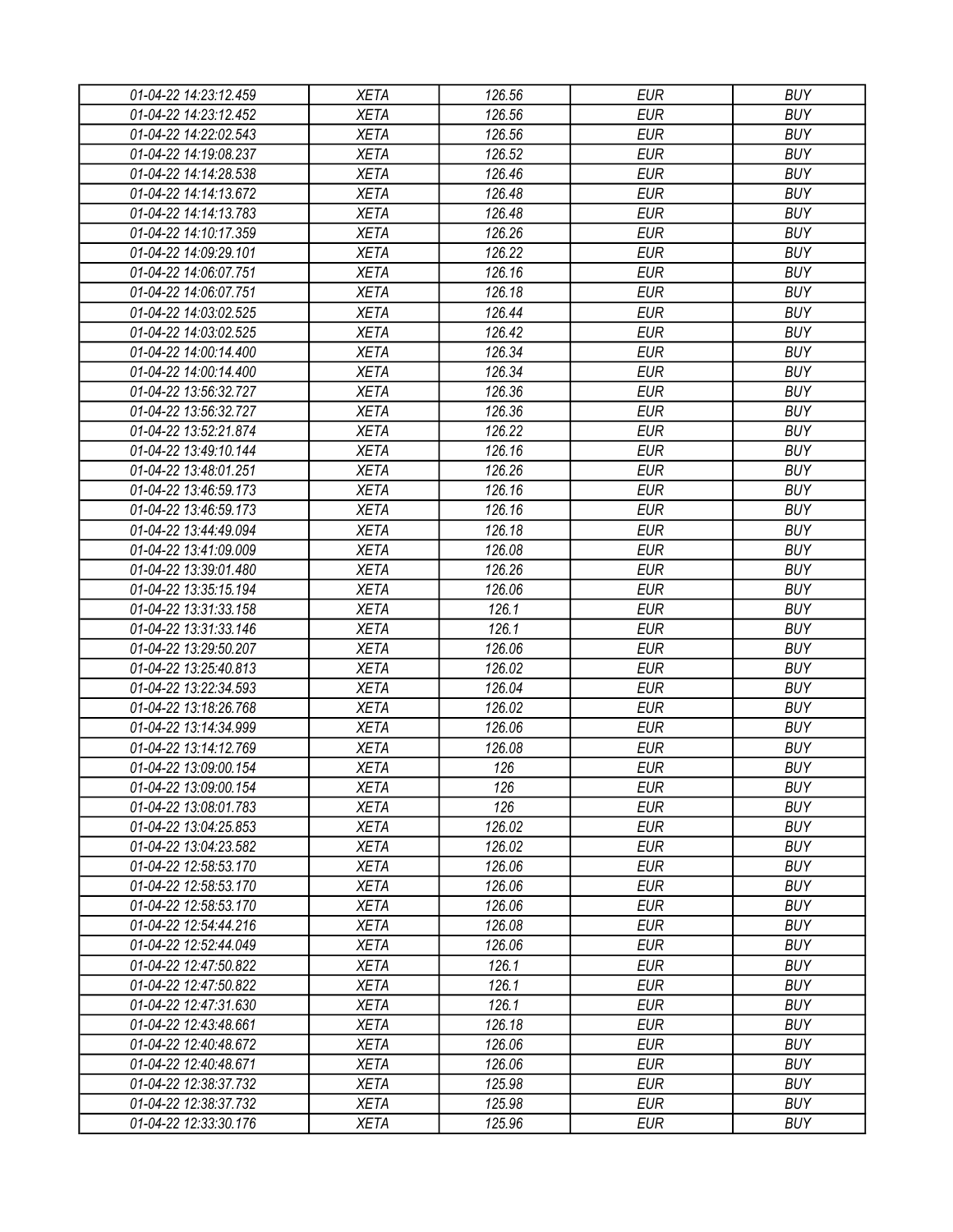| 01-04-22 12:33:30.175 | XETA                       | 125.96 | EUR        | <b>BUY</b> |
|-----------------------|----------------------------|--------|------------|------------|
| 01-04-22 12:31:28.201 | <b>XETA</b>                | 126.08 | <b>EUR</b> | <b>BUY</b> |
| 01-04-22 12:26:46.414 | <b>XETA</b>                | 126.14 | <b>EUR</b> | <b>BUY</b> |
| 01-04-22 12:24:17.574 | <b>XETA</b>                | 126.14 | <b>EUR</b> | <b>BUY</b> |
| 01-04-22 12:22:53.570 | <b>XETA</b>                | 126.16 | <b>EUR</b> | <b>BUY</b> |
| 01-04-22 12:17:23.006 | <b>XETA</b>                | 126.18 | <b>EUR</b> | <b>BUY</b> |
| 01-04-22 12:11:35.557 | <b>XETA</b>                | 126.14 | <b>EUR</b> | <b>BUY</b> |
| 01-04-22 12:11:35.557 | <b>XETA</b>                | 126.14 | <b>EUR</b> | <b>BUY</b> |
| 01-04-22 12:10:56.020 | <b>XETA</b>                | 126.2  | <b>EUR</b> | <b>BUY</b> |
| 01-04-22 12:06:43.779 | <b>XETA</b>                | 126.16 | <b>EUR</b> | <b>BUY</b> |
| 01-04-22 12:06:43.768 | <b>XETA</b>                | 126.14 | <b>EUR</b> | <b>BUY</b> |
| 01-04-22 12:05:52.248 | <b>XETA</b>                | 126.16 | <b>EUR</b> | <b>BUY</b> |
| 01-04-22 12:05:09.237 | <b>XETA</b>                | 126.1  | <b>EUR</b> | <b>BUY</b> |
| 01-04-22 12:04:58.688 | <b>XETA</b>                | 126.08 | <b>EUR</b> | <b>BUY</b> |
| 01-04-22 12:04:58.677 | <b>XETA</b>                | 126.06 | <b>EUR</b> | <b>BUY</b> |
| 01-04-22 12:04:34.495 | <b>XETA</b>                | 126.1  | <b>EUR</b> | <b>BUY</b> |
| 01-04-22 12:04:09.766 | <b>XETA</b>                | 126.08 | <b>EUR</b> | <b>BUY</b> |
| 01-04-22 12:04:09.778 | <b>XETA</b>                | 126.06 | <b>EUR</b> | <b>BUY</b> |
| 01-04-22 12:04:09.777 | <b>XETA</b>                | 126.06 | <b>EUR</b> | <b>BUY</b> |
| 01-04-22 12:03:19.712 | <b>XETA</b>                | 126.02 | <b>EUR</b> | <b>BUY</b> |
| 01-04-22 12:03:19.712 | <b>XETA</b>                | 126.02 | <b>EUR</b> | <b>BUY</b> |
| 01-04-22 12:03:14.128 | <b>XETA</b>                | 126.04 | <b>EUR</b> | <b>BUY</b> |
| 01-04-22 12:02:42.016 | <b>XETA</b>                | 126.1  | <b>EUR</b> | <b>BUY</b> |
| 01-04-22 12:02:42.016 | <b>XETA</b>                | 126.08 | <b>EUR</b> | <b>BUY</b> |
| 01-04-22 12:02:41.394 | <b>XETA</b>                | 126.1  | <b>EUR</b> | <b>BUY</b> |
| 01-04-22 12:02:22.811 | <b>XETA</b>                | 126.12 | <b>EUR</b> | <b>BUY</b> |
| 01-04-22 12:02:22.801 | <b>XETA</b>                | 126.1  | <b>EUR</b> | <b>BUY</b> |
| 01-04-22 12:02:22.801 | <b>XETA</b>                | 126.1  | <b>EUR</b> | <b>BUY</b> |
| 01-04-22 12:02:19.957 | <b>XETA</b>                | 126.22 | <b>EUR</b> | <b>BUY</b> |
| 01-04-22 12:02:19.957 | <b>XETA</b>                | 126.22 | <b>EUR</b> | <b>BUY</b> |
| 01-04-22 12:02:19.957 | <b>XETA</b>                | 126.22 | <b>EUR</b> | <b>BUY</b> |
| 01-04-22 12:02:19.915 | <b>XETA</b>                | 126.04 | <b>EUR</b> | <b>BUY</b> |
| 01-04-22 11:58:25.586 | <b>XETA</b>                | 126.1  | <b>EUR</b> | <b>BUY</b> |
| 01-04-22 11:58:25.586 | <b>XETA</b>                | 126.1  | <b>EUR</b> | <b>BUY</b> |
| 01-04-22 11:55:12.335 | <b>XETA</b>                | 126    | <b>EUR</b> | <b>BUY</b> |
| 01-04-22 11:55:12.335 | <b>XETA</b>                | 126    | <b>EUR</b> | <b>BUY</b> |
| 01-04-22 11:54:15.813 |                            | 126.12 | <b>EUR</b> | <b>BUY</b> |
| 01-04-22 11:53:25.279 | <b>XETA</b><br><b>XETA</b> | 126.06 | <b>EUR</b> | <b>BUY</b> |
|                       | <b>XETA</b>                | 126.24 | <b>EUR</b> | <b>BUY</b> |
| 01-04-22 11:49:50.297 |                            |        | <b>EUR</b> | <b>BUY</b> |
| 01-04-22 11:46:43.329 | <b>XETA</b>                | 126.26 |            |            |
| 01-04-22 11:46:43.329 | <b>XETA</b>                | 126.26 | <b>EUR</b> | <b>BUY</b> |
| 01-04-22 11:43:45.934 | <b>XETA</b>                | 126.4  | <b>EUR</b> | <b>BUY</b> |
| 01-04-22 11:39:44.466 | <b>XETA</b>                | 126.38 | <b>EUR</b> | <b>BUY</b> |
| 01-04-22 11:36:23.391 | <b>XETA</b>                | 126.54 | <b>EUR</b> | <b>BUY</b> |
| 01-04-22 11:35:52.618 | <b>XETA</b>                | 126.58 | <b>EUR</b> | <b>BUY</b> |
| 01-04-22 11:35:52.618 | <b>XETA</b>                | 126.58 | <b>EUR</b> | <b>BUY</b> |
| 01-04-22 11:31:41.114 | <b>XETA</b>                | 126.6  | <b>EUR</b> | <b>BUY</b> |
| 01-04-22 11:31:41.114 | <b>XETA</b>                | 126.6  | <b>EUR</b> | <b>BUY</b> |
| 01-04-22 11:29:30.334 | <b>XETA</b>                | 126.68 | <b>EUR</b> | <b>BUY</b> |
| 01-04-22 11:25:33.289 | <b>XETA</b>                | 126.7  | <b>EUR</b> | <b>BUY</b> |
| 01-04-22 11:22:04.640 | <b>XETA</b>                | 126.68 | EUR        | <b>BUY</b> |
| 01-04-22 11:22:04.640 | <b>XETA</b>                | 126.68 | <b>EUR</b> | <b>BUY</b> |
| 01-04-22 11:22:04.629 | XETA                       | 126.68 | <b>EUR</b> | <b>BUY</b> |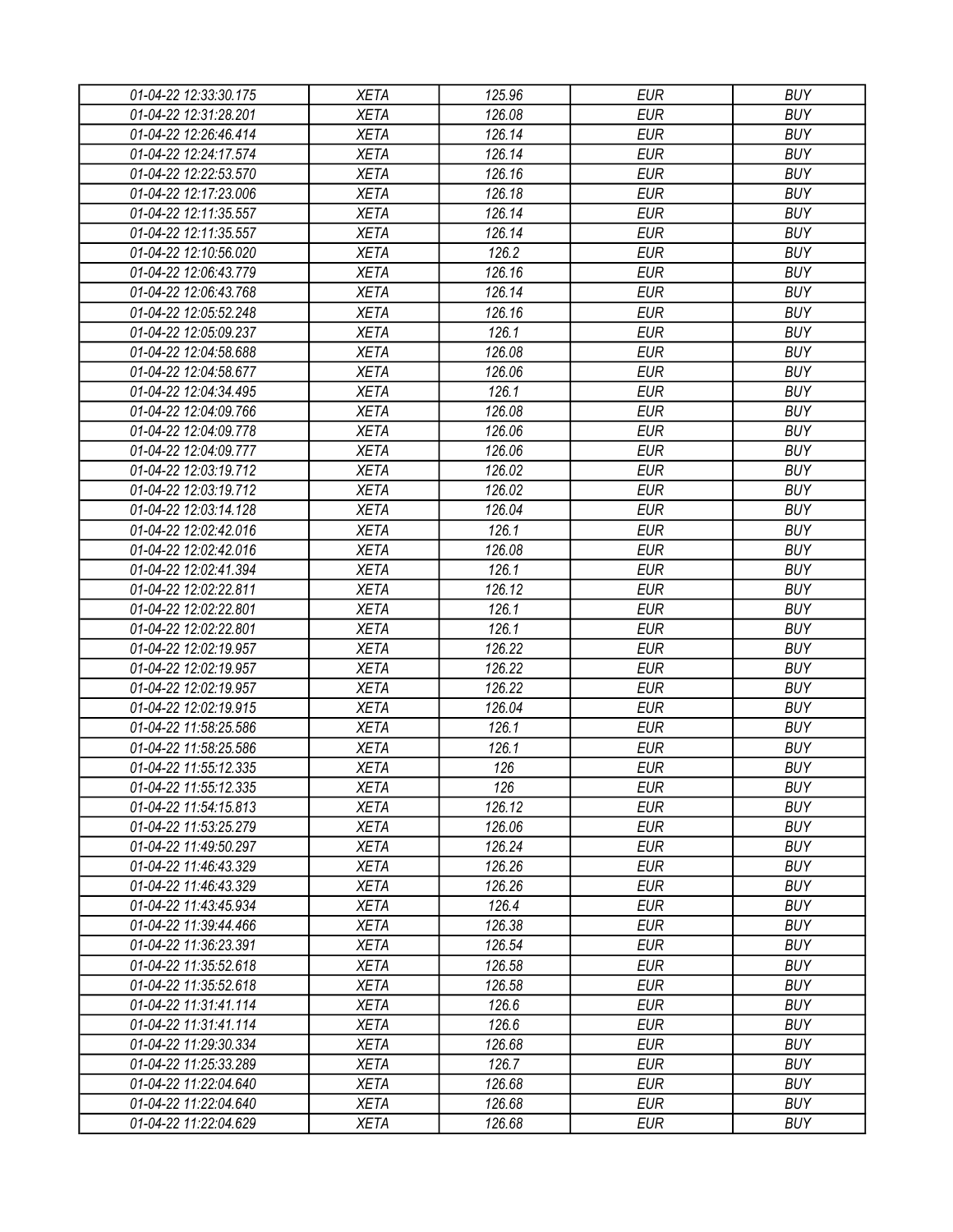| 01-04-22 11:19:01.841 | XETA        | 126.62 | <b>EUR</b> | <b>BUY</b> |
|-----------------------|-------------|--------|------------|------------|
| 01-04-22 11:18:04.037 | <b>XETA</b> | 126.68 | <b>EUR</b> | <b>BUY</b> |
| 01-04-22 11:13:52.528 | <b>XETA</b> | 126.62 | <b>EUR</b> | <b>BUY</b> |
| 01-04-22 11:10:28.962 | <b>XETA</b> | 126.58 | <b>EUR</b> | <b>BUY</b> |
| 01-04-22 11:07:52.787 | <b>XETA</b> | 126.56 | <b>EUR</b> | <b>BUY</b> |
| 01-04-22 11:07:52.787 | <b>XETA</b> | 126.56 | <b>EUR</b> | <b>BUY</b> |
| 01-04-22 11:04:38.450 | <b>XETA</b> | 126.76 | <b>EUR</b> | <b>BUY</b> |
| 01-04-22 11:03:29.301 | <b>XETA</b> | 126.7  | <b>EUR</b> | <b>BUY</b> |
| 01-04-22 11:03:29.301 | <b>XETA</b> | 126.7  | <b>EUR</b> | <b>BUY</b> |
| 01-04-22 11:02:52.191 | <b>XETA</b> | 126.66 | <b>EUR</b> | <b>BUY</b> |
| 01-04-22 11:02:52.191 | <b>XETA</b> | 126.66 | <b>EUR</b> | <b>BUY</b> |
| 01-04-22 11:00:39.622 | <b>XETA</b> | 126.7  | <b>EUR</b> | <b>BUY</b> |
| 01-04-22 10:59:44.126 | <b>XETA</b> | 126.62 | <b>EUR</b> | <b>BUY</b> |
| 01-04-22 10:58:34.055 | <b>XETA</b> | 126.6  | <b>EUR</b> | <b>BUY</b> |
| 01-04-22 10:57:34.057 | <b>XETA</b> | 126.68 | <b>EUR</b> | <b>BUY</b> |
| 01-04-22 10:57:34.057 | <b>XETA</b> | 126.68 | <b>EUR</b> | <b>BUY</b> |
| 01-04-22 10:56:51.160 | <b>XETA</b> | 126.7  | <b>EUR</b> | <b>BUY</b> |
| 01-04-22 10:55:44.288 | <b>XETA</b> | 126.68 | <b>EUR</b> | <b>BUY</b> |
| 01-04-22 10:55:44.288 | <b>XETA</b> | 126.68 | <b>EUR</b> | <b>BUY</b> |
| 01-04-22 10:54:50.491 | <b>XETA</b> | 126.74 | <b>EUR</b> | <b>BUY</b> |
| 01-04-22 10:54:50.491 | <b>XETA</b> | 126.74 | <b>EUR</b> | <b>BUY</b> |
| 01-04-22 10:53:59.677 | <b>XETA</b> | 126.7  | <b>EUR</b> | <b>BUY</b> |
| 01-04-22 10:52:48.375 | <b>XETA</b> | 126.68 | <b>EUR</b> | <b>BUY</b> |
| 01-04-22 10:51:59.532 | <b>XETA</b> | 126.68 | <b>EUR</b> | <b>BUY</b> |
| 01-04-22 10:51:59.532 | <b>XETA</b> | 126.68 | <b>EUR</b> | <b>BUY</b> |
| 01-04-22 10:51:13.243 | <b>XETA</b> | 126.6  | <b>EUR</b> | <b>BUY</b> |
| 01-04-22 10:51:13.243 | <b>XETA</b> | 126.6  | <b>EUR</b> | <b>BUY</b> |
| 01-04-22 10:50:29.678 | <b>XETA</b> | 126.44 | <b>EUR</b> | <b>BUY</b> |
| 01-04-22 10:49:19.595 | <b>XETA</b> | 126.36 | <b>EUR</b> | <b>BUY</b> |
| 01-04-22 10:46:17.664 | <b>XETA</b> | 126.52 | <b>EUR</b> | <b>BUY</b> |
| 01-04-22 10:43:24.663 | <b>XETA</b> | 126.5  | <b>EUR</b> | <b>BUY</b> |
| 01-04-22 10:41:20.629 | <b>XETA</b> | 126.58 | <b>EUR</b> | <b>BUY</b> |
| 01-04-22 10:41:10.844 | <b>XETA</b> | 126.58 | <b>EUR</b> | <b>BUY</b> |
| 01-04-22 10:38:30.609 | <b>XETA</b> | 126.6  | <b>EUR</b> | <b>BUY</b> |
| 01-04-22 10:38:03.569 | <b>XETA</b> | 126.58 | <b>EUR</b> | <b>BUY</b> |
| 01-04-22 10:36:27.068 | <b>XETA</b> | 126.76 | <b>EUR</b> | <b>BUY</b> |
| 01-04-22 10:35:16.152 | <b>XETA</b> | 126.76 | <b>EUR</b> | <b>BUY</b> |
|                       | <b>XETA</b> | 126.94 | <b>EUR</b> | <b>BUY</b> |
| 01-04-22 10:31:55.058 | <b>XETA</b> | 126.66 | <b>EUR</b> | <b>BUY</b> |
| 01-04-22 10:29:49.376 |             |        | <b>EUR</b> | <b>BUY</b> |
| 01-04-22 10:29:49.376 | <b>XETA</b> | 126.66 |            |            |
| 01-04-22 10:27:34.237 | <b>XETA</b> | 126.44 | <b>EUR</b> | <b>BUY</b> |
| 01-04-22 10:23:52.683 | <b>XETA</b> | 126.12 | <b>EUR</b> | <b>BUY</b> |
| 01-04-22 10:23:52.683 | <b>XETA</b> | 126.12 | <b>EUR</b> | <b>BUY</b> |
| 01-04-22 10:23:05.175 | <b>XETA</b> | 126.2  | <b>EUR</b> | <b>BUY</b> |
| 01-04-22 10:22:50.306 | <b>XETA</b> | 126.28 | <b>EUR</b> | <b>BUY</b> |
| 01-04-22 10:20:07.581 | <b>XETA</b> | 125.92 | <b>EUR</b> | <b>BUY</b> |
| 01-04-22 10:17:33.428 | <b>XETA</b> | 126.02 | <b>EUR</b> | <b>BUY</b> |
| 01-04-22 10:17:33.428 | <b>XETA</b> | 126.02 | <b>EUR</b> | <b>BUY</b> |
| 01-04-22 10:15:46.783 | <b>XETA</b> | 126.12 | <b>EUR</b> | <b>BUY</b> |
| 01-04-22 10:15:46.783 | <b>XETA</b> | 126.12 | <b>EUR</b> | <b>BUY</b> |
| 01-04-22 10:12:41.060 | <b>XETA</b> | 126.1  | EUR        | <b>BUY</b> |
| 01-04-22 10:12:41.060 | <b>XETA</b> | 126.1  | <b>EUR</b> | <b>BUY</b> |
| 01-04-22 10:09:01.658 | <b>XETA</b> | 126.08 | <b>EUR</b> | <b>BUY</b> |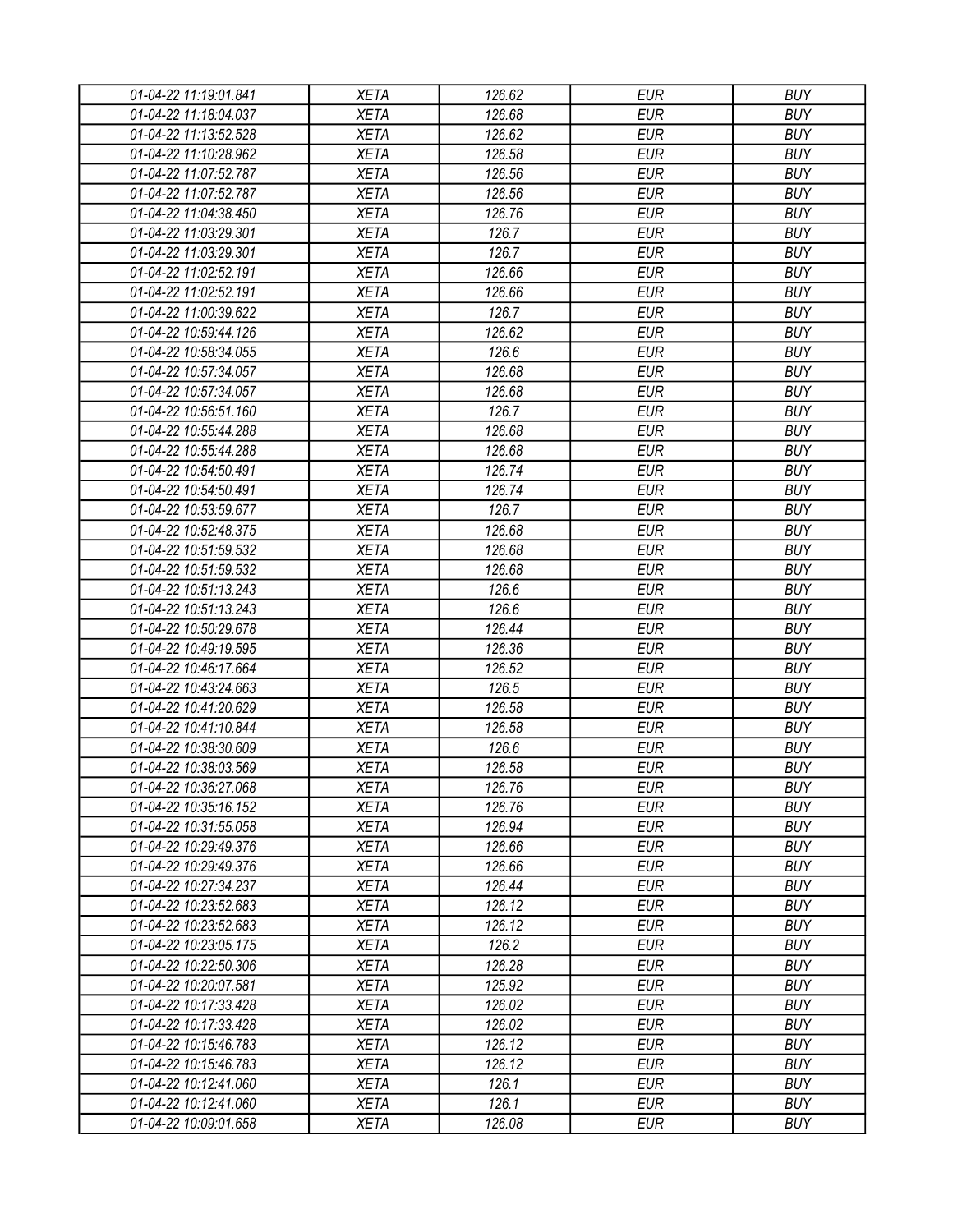| 01-04-22 10:09:01.657 | <b>XETA</b> | 126.08 | <b>EUR</b> | <b>BUY</b> |
|-----------------------|-------------|--------|------------|------------|
| 01-04-22 10:05:03.215 | <b>XETA</b> | 126.08 | <b>EUR</b> | <b>BUY</b> |
| 01-04-22 10:02:33.444 | <b>XETA</b> | 126.22 | <b>EUR</b> | <b>BUY</b> |
| 01-04-22 10:02:33.444 | <b>XETA</b> | 126.22 | <b>EUR</b> | <b>BUY</b> |
| 01-04-22 09:59:42.870 | <b>XETA</b> | 126.32 | <b>EUR</b> | <b>BUY</b> |
| 01-04-22 09:58:08.900 | <b>XETA</b> | 126.28 | <b>EUR</b> | <b>BUY</b> |
| 01-04-22 09:57:12.651 | <b>XETA</b> | 126.18 | <b>EUR</b> | <b>BUY</b> |
| 01-04-22 09:57:12.651 | <b>XETA</b> | 126.18 | <b>EUR</b> | <b>BUY</b> |
| 01-04-22 09:55:00.259 | <b>XETA</b> | 126.3  | <b>EUR</b> | <b>BUY</b> |
| 01-04-22 09:52:07.493 | <b>XETA</b> | 126.2  | <b>EUR</b> | <b>BUY</b> |
| 01-04-22 09:52:07.493 | <b>XETA</b> | 126.2  | <b>EUR</b> | <b>BUY</b> |
| 01-04-22 09:52:07.491 | <b>XETA</b> | 126.2  | <b>EUR</b> | <b>BUY</b> |
| 01-04-22 09:49:36.561 | <b>XETA</b> | 126.4  | <b>EUR</b> | <b>BUY</b> |
| 01-04-22 09:46:04.974 | <b>XETA</b> | 126.3  | <b>EUR</b> | <b>BUY</b> |
| 01-04-22 09:44:03.432 | <b>XETA</b> | 126.22 | <b>EUR</b> | <b>BUY</b> |
| 01-04-22 09:43:13.997 | <b>XETA</b> | 126.1  | <b>EUR</b> | <b>BUY</b> |
| 01-04-22 09:43:13.997 | <b>XETA</b> | 126.1  | <b>EUR</b> | <b>BUY</b> |
| 01-04-22 09:43:13.997 | <b>XETA</b> | 126.1  | <b>EUR</b> | <b>BUY</b> |
| 01-04-22 09:41:31.943 | <b>XETA</b> | 125.94 | <b>EUR</b> | <b>BUY</b> |
| 01-04-22 09:38:55.155 | <b>XETA</b> | 125.94 | <b>EUR</b> | <b>BUY</b> |
| 01-04-22 09:36:05.792 | <b>XETA</b> | 126.04 | <b>EUR</b> | <b>BUY</b> |
| 01-04-22 09:36:05.792 | <b>XETA</b> | 126.02 | <b>EUR</b> | <b>BUY</b> |
| 01-04-22 09:36:05.778 | <b>XETA</b> | 126.04 | <b>EUR</b> | <b>BUY</b> |
| 01-04-22 09:34:53.596 | <b>XETA</b> | 126.02 | <b>EUR</b> | <b>BUY</b> |
| 01-04-22 09:32:03.285 | <b>XETA</b> | 126.06 | <b>EUR</b> | <b>BUY</b> |
| 01-04-22 09:32:03.285 | <b>XETA</b> | 126.06 | <b>EUR</b> | <b>BUY</b> |
| 01-04-22 09:29:53.483 | <b>XETA</b> | 126.04 | <b>EUR</b> | <b>BUY</b> |
| 01-04-22 09:29:53.483 | <b>XETA</b> | 126.04 | <b>EUR</b> | <b>BUY</b> |
| 01-04-22 09:29:24.718 | <b>XETA</b> | 126.04 | <b>EUR</b> | <b>BUY</b> |
| 01-04-22 09:28:10.142 | <b>XETA</b> | 125.98 | <b>EUR</b> | <b>BUY</b> |
| 01-04-22 09:24:29.598 | <b>XETA</b> | 126.04 | <b>EUR</b> | <b>BUY</b> |
| 01-04-22 09:22:25.096 | <b>XETA</b> | 125.84 | <b>EUR</b> | <b>BUY</b> |
| 01-04-22 09:19:40.497 | <b>XETA</b> | 125.76 | <b>EUR</b> | <b>BUY</b> |
| 01-04-22 09:16:14.592 | <b>XETA</b> | 125.72 | <b>EUR</b> | <b>BUY</b> |
| 01-04-22 09:16:14.592 | <b>XETA</b> | 125.72 | <b>EUR</b> | <b>BUY</b> |
| 01-04-22 09:16:00.865 | <b>XETA</b> | 125.76 | <b>EUR</b> | <b>BUY</b> |
| 01-04-22 09:13:11.140 | <b>XETA</b> | 125.7  | <b>EUR</b> | <b>BUY</b> |
| 01-04-22 09:10:29.229 | <b>XETA</b> | 125.92 | <b>EUR</b> | <b>BUY</b> |
| 01-04-22 09:07:13.049 | <b>XETA</b> | 126.06 | <b>EUR</b> | <b>BUY</b> |
| 01-04-22 09:04:49.837 | <b>XETA</b> | 126.02 | <b>EUR</b> | <b>BUY</b> |
| 01-04-22 09:02:46.843 | XETA        | 126.02 | <b>EUR</b> | <b>BUY</b> |
| 01-04-22 09:01:28.761 | <b>XETA</b> | 126.14 | <b>EUR</b> | <b>BUY</b> |
| 01-04-22 08:58:40.555 | <b>XETA</b> | 125.9  | <b>EUR</b> | <b>BUY</b> |
| 01-04-22 08:54:50.531 | <b>XETA</b> | 125.96 | <b>EUR</b> | <b>BUY</b> |
| 01-04-22 08:54:22.457 | <b>XETA</b> | 126    | <b>EUR</b> | <b>BUY</b> |
| 01-04-22 08:51:45.436 | <b>XETA</b> | 125.88 | <b>EUR</b> | <b>BUY</b> |
| 01-04-22 08:51:00.937 | <b>XETA</b> | 126.12 | <b>EUR</b> | <b>BUY</b> |
| 01-04-22 08:51:00.933 | <b>XETA</b> | 126.1  | <b>EUR</b> | <b>BUY</b> |
| 01-04-22 08:45:17.156 | <b>XETA</b> | 125.62 | <b>EUR</b> | <b>BUY</b> |
| 01-04-22 08:41:49.819 | <b>XETA</b> | 125.7  | <b>EUR</b> | <b>BUY</b> |
| 01-04-22 08:41:49.819 | <b>XETA</b> | 125.7  | <b>EUR</b> | <b>BUY</b> |
| 01-04-22 08:39:56.892 | <b>XETA</b> | 125.62 | <b>EUR</b> | <b>BUY</b> |
| 01-04-22 08:35:25.534 | <b>XETA</b> | 125.42 | <b>EUR</b> | <b>BUY</b> |
|                       |             |        |            |            |